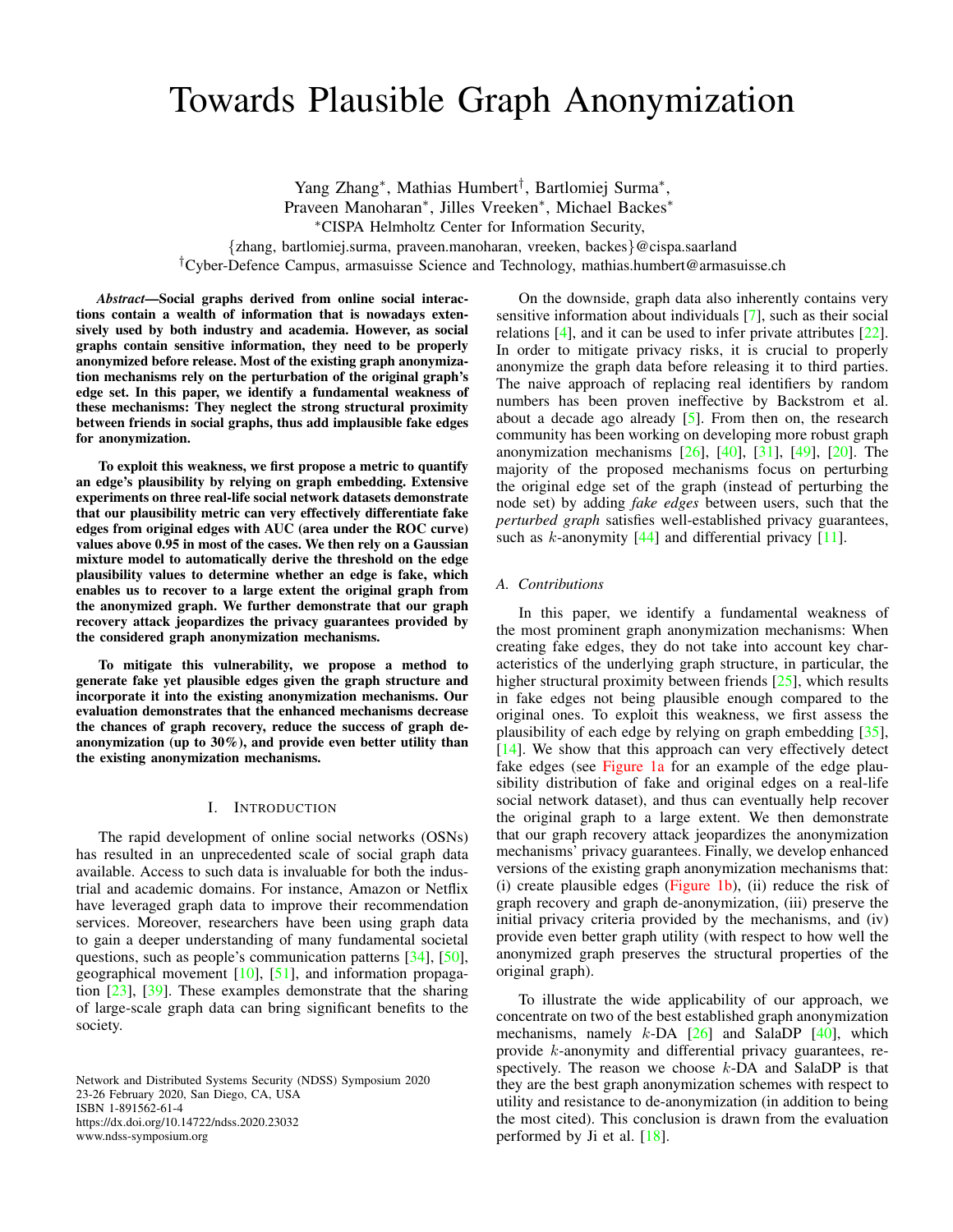<span id="page-1-1"></span><span id="page-1-0"></span>

Fig. 1: Plausibility distributions of fake and original edges in the NO dataset anonymized by (a) the original  $k$ -DA and (b) by our enhanced k-DA mechanisms. The edge plausibility is defined in [Section III.](#page-3-0) The NO dataset is collected by Viswanath et al.  $[47]$ , and k-DA  $[26]$  is one of the anonymization mechanisms we concentrate on in this paper.

In the following, we provide an overview of our contributions in this paper.

Edge Plausibility: We measure the plausibility of an edge as the structural proximity between the two users it connects. In the field of link prediction  $[25]$ , structural proximity is normally measured by human-designed metrics, which only capture partial information of the proximity. Instead, we rely on graph embedding  $[35]$ ,  $[14]$  to map users in the anonymized graph into a continuous vector space, where each user's vector comprehensively reflects her structural properties in the graph. Then, we define each edge's plausibility as the similarity between the vectors of the two users this edge connects, and postulate that lower similarity implies lower edge plausibility.

Graph Recovery: We show the effectiveness of our approach in differentiating fake edges from original ones without determining a priori a specific decision threshold on the plausibility metric. For this case, we adopt the AUC (area under the ROC curve) value as the evaluation metric. Extensive experiments performed on three real-life social network datasets show that our plausibility metric achieves excellent performance (corresponding to AUC values greater than 0.95) in most of the cases. Then, observing that the fake and real edges' empirical plausibility follow different Gaussian distributions, we rely on a Gaussian mixture model and maximum a posteriori probability estimate to automatically determine the threshold on the edge plausibility values to detect fake edges. Our experimental results show that this approach achieves strong performance with F1 scores above 0.8 in multiple cases. After deleting the fake edges, we are able to recover, to a large extent, the original graph from the anonymized one.

Privacy Damage: The two anonymization mechanisms we consider follow different threat models and privacy definitions. To precisely quantify the privacy impact of our graph recovery, we propose privacy loss measures tailored to each mechanism we target. As the first anonymization mechanism assumes the adversary uses the users' degrees to conduct her attack, we evaluate the corresponding privacy impact as the difference between users' degrees in the original, anonymized, and recovered graphs. For the differential privacy mechanism, we measure the magnitude and entropy of noise added to the statistical measurements of the graph. Our experimental results show that the privacy provided by both mechanisms significantly decreases, which demonstrates the vulnerabilities of existing graph anonymization techniques.

Enhancing Graph Anonymization: In order to improve the privacy situation, we propose a method that generates plausible edges while preserving the original privacy guarantees of each mechanism. We rely on statistical sampling to select potential fake edges that follow a similar plausibility distribution as the edges in the original graph. Our experimental results show that our enhanced anonymization mechanisms are less prone to graph recovery (AUC dropping by up to 35%) and preserve higher graph utility compared to the existing anonymization mechanisms. More importantly, we show that our enhanced mechanisms reduce the state-of-the-art graph deanonymization [\[32\]](#page-13-15) attack's performance significantly (up to 30% decrease in the number of de-anonymized users).

In summary, we make the following contributions in this paper:

- We perform a graph recovery attack on anonymized social graphs based on graph embedding that captures the structural proximity between users and thus unveils fake edges (i.e., relations) between them.
- We show through extensive experimental evaluation that our graph recovery attack jeopardizes the privacy guarantees provided in two prominent graph anonymization mechanisms.
- We propose enhanced versions of these graph anonymization mechanisms that improve both their privacy and utility provisions.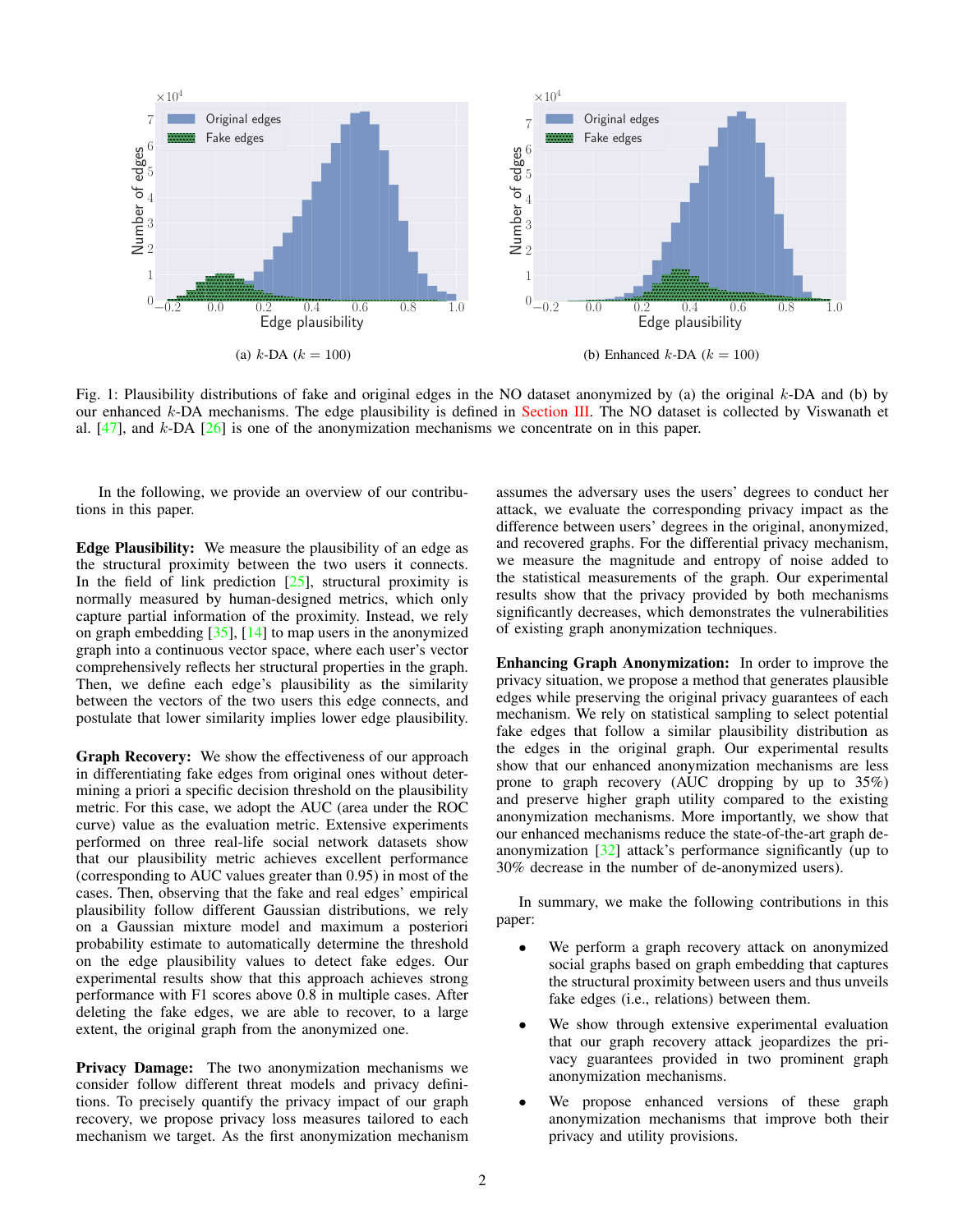TABLE I: Notations.

<span id="page-2-4"></span><span id="page-2-1"></span>

| Notation                                   | Description                                         |
|--------------------------------------------|-----------------------------------------------------|
| $\mathcal{G} = (\mathcal{U}, \mathcal{E})$ | Social graph                                        |
| $u \in \mathcal{U}$                        | A social network user                               |
| $\{u, u'\}\in \mathcal{E}$                 | An edge connecting users u and $u'$                 |
| ${\cal A}$                                 | Anonymization mechanism                             |
| $G_A$                                      | Anonymized social graph                             |
| $\kappa(u)$                                | Friends of user $u$                                 |
| f(u)                                       | Embedding vector of user $u$                        |
| $s_A(u, u')$                               | Plausibility of edge $\{u, u'\}$ in $\mathcal{G}_A$ |
| $\mathcal{G}_{\mathcal{R}}$                | Recovered social graph                              |
| $D(\mathcal{G})$                           | $dK-2$ series of G                                  |
| $G_{\mathcal{F}}$                          | Anonymized graph by enhanced mechanism              |

# *B. Organization*

The rest of the paper is organized as follows. We introduce the notations, anonymization mechanisms, and threat model used throughout the paper in [Section II.](#page-2-0) [Section III](#page-3-0) presents our edge plausibility definition and [Section IV](#page-3-1) evaluates its effectiveness. The privacy impact of our graph recovery is studied in [Section V.](#page-7-0) In [Section VI,](#page-9-0) we introduce our enhanced graph anonymization mechanisms. [Section VII](#page-12-2) discusses the related work in the field and [Section VIII](#page-12-3) concludes the paper.

#### II. PRELIMINARIES

<span id="page-2-0"></span>In this section, we first introduce the notations, second, describe the two anonymization mechanisms we study, and third, present the threat model.

# *A. Notations*

We model a social graph as an undirected graph  $G =$  $(\mathcal{U}, \mathcal{E})$ , where set U contains the users (nodes) and set  $\mathcal{E} \subseteq$  $\{(u, u')| u, u' \in \mathcal{U} \land u \neq u'\}$  represents all the edges of the graph. We define by  $A$  the anonymization mechanism which transforms G to an anonymized graph  $\mathcal{G}_A = (\mathcal{U}, \mathcal{E}_A)$  following the privacy criteria of  $A$ . By this definition, we only consider graph anonymization mechanisms that do not add new nodes but only modify edges. This is in line with most of the previous works [\[26\]](#page-13-6), [\[52\]](#page-14-5), [\[40\]](#page-13-7), [\[31\]](#page-13-8), [\[49\]](#page-14-2). We further use  $\kappa(u)$  to represent u's friends in G, i.e.,  $\kappa(u) = \{u' | \{u, u'\} \in \mathcal{E}\}\)$ . Accordingly,  $\kappa_{\mathcal{A}}(u)$  represents u's friends in  $\mathcal{G}_{\mathcal{A}}$ . For presentation purposes, we summarize the notations introduced here and in the following sections in [Table I.](#page-2-1)

#### *B. Graph Anonymization Mechanisms*

We briefly review the two graph anonymization mechanisms we study. For more details, we refer the readers to the original papers. Note that, to fully understand these two mechanisms, we have also inspected the source code of Sec-Graph [\[18\]](#page-13-14), a state-of-the-art software system for evaluating graph anonymization which includes an implementation of both k-DA and SalaDP.

 $k$ -DA  $[26]$ :  $k$ -DA follows the notion of  $k$ -anonymity in database privacy. The mechanism assumes that the adversary has prior knowledge of its target users' degrees in a social graph, i.e., numbers of friends, and uses this knowledge to identify the targets from the graph. To mitigate this privacy risk, *k*-DA modifies the original social graph, such that in the resulting anonymized graph, each user shares the same degree with at least  $k - 1$  other users.

 $k$ -DA takes two steps to achieve its goal. First, it utilizes dynamic programming to construct a  $k$ -anonymous degree sequence. Second, the mechanism adds edges<sup>[1](#page-2-2)</sup> to the original graph in order to realize the k-anonymous degree sequence. By calculating the differences between the original degree sequence and the  $k$ -anonymous degree sequence,  $k$ -DA maintains a list that stores the number of edges needed for each user, namely the user's *residual degree*. When adding an edge for a certain user, k-DA picks the new adjacent user with the highest residual degree.

SalaDP [\[40\]](#page-13-7): SalaDP is one of the first and most widely known mechanisms applying differential privacy for graph anonymization. The statistical metric SalaDP concentrates on is the  $dK-2$  series of a graph  $G$  which counts, for each pair  $(i, j)$  of node degrees i and j, the number of edges in G that connect nodes of these degrees. A formal definition of  $dK-2$ series will be provided in [Section V.](#page-7-0)

SalaDP also takes a two-step approach to anonymize a graph. First, the mechanism adds Laplace noise to each element in the original  $dK-2$  series, and obtains a differentially private  $dK-2$  series. Then, it generates the anonymized graph following the new  $dK-2$  series. By checking SecGraph's source code, we find that SalaDP generates the anonymized graph by (mainly) adding fake edges to the original graph in a random manner.<sup>[2](#page-2-3)</sup>

From the above descriptions, we can see that neither of the anonymization mechanisms consider friends' strong structural proximity when adding fake edges. The main hypothesis we investigate is that we can effectively differentiate the fake edges added by such mechanisms from the original edges, using a suitable measure for edge plausibility. We focus on fake added edges (and not on deleted edges) since most of the graph anonymization mechanisms mainly add edges to the original social graph for preserving better graph utility. It is worth noting that our approach [\(Section III\)](#page-3-0) can also help recover deleted edges on anonymized graphs. However, the underlying search space is then  $\mathcal{O}(|\mathcal{U}|^2)$ , which is computationally very expensive on large graphs. In the future, we plan to tackle this problem by designing heuristics to efficiently recover the deleted edges.

# *C. Threat Model*

The adversary's goal is to detect fake edges in  $\mathcal{G}_A$ , partially recover the original graph, and eventually carry out privacy attacks on the recovered graph. To perform graph recovery, we assume that the adversary only has access to the anonymized graph  $\mathcal{G}_A$  and is aware of the underlying anonymization algorithm. This means that the adversary does not need any information about the original graph  $G$ , such as  $G$ 's graph structure or any statistical background knowledge related to this graph. [Figure 2](#page-3-2) depicts a schematic overview of the attack.

<span id="page-2-2"></span><sup>&</sup>lt;sup>1</sup>In its relaxed version,  $k$ -DA also deletes a small fraction of edges, but its major operation is still adding edges.

<span id="page-2-3"></span> $2$ Line 252 of SalaDP. java in src/anonymize/ of SecGraph.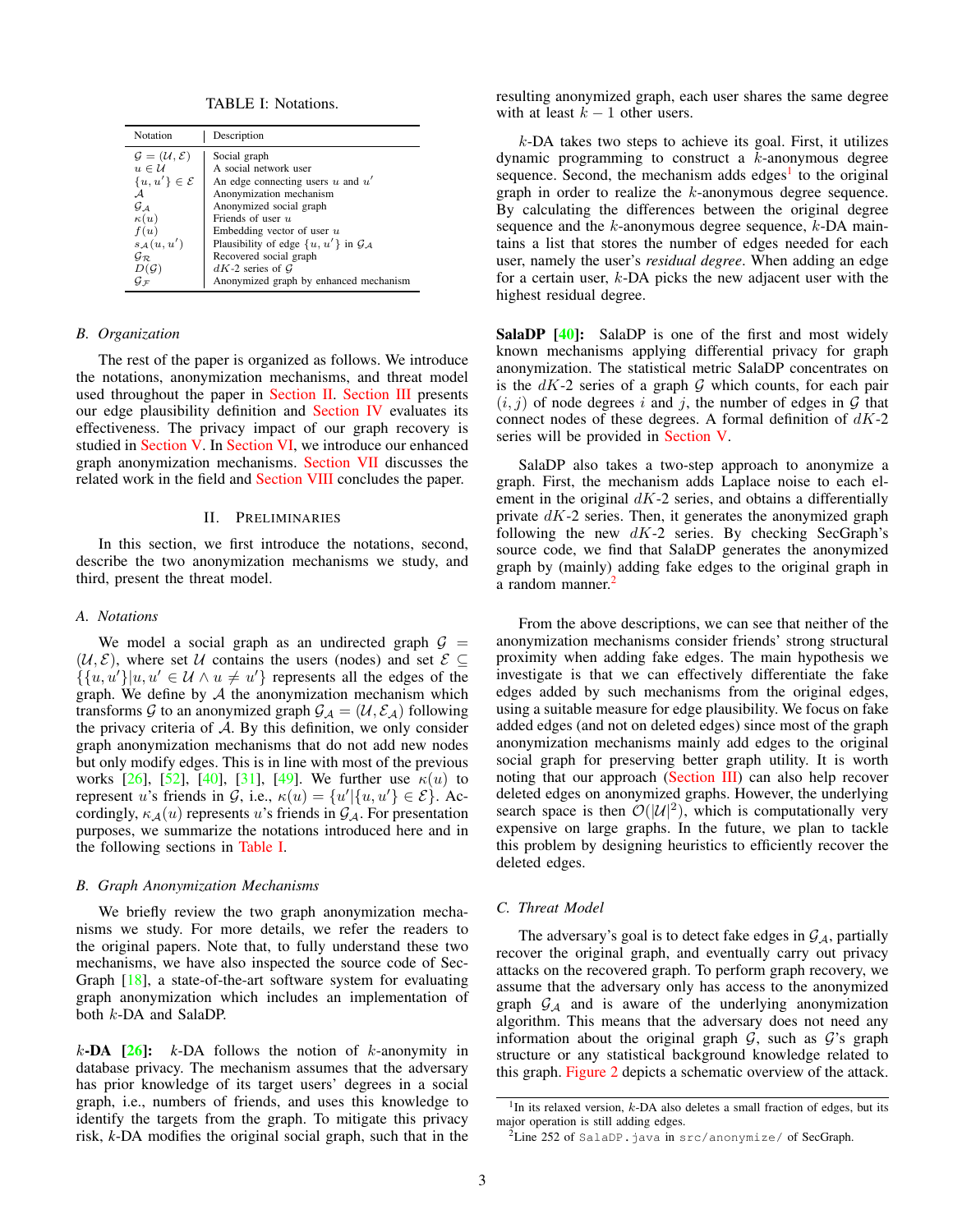<span id="page-3-4"></span><span id="page-3-2"></span>

Fig. 2: A schematic view of our graph recovery attack. Dashed lines in the graph represent fake added edges;  $s_A(A, B)$  represents the plausibility of edge  $\{A, B\}$  [\(Section III\)](#page-3-0); A [1.2, 5.7, -3.2, 0.9] represents an example embedding vector of A (Section III).

Our graph recovery attack could also be carried out by a service provider (e.g., OSN operator) to check whether there are potential flaws in its anonymized graph data before release.

## III. EDGE PLAUSIBILITY

<span id="page-3-0"></span>To verify our hypothesis that an edge is fake if the users it connects are structurally distant, we first need to quantify two users' structural proximity in a social graph. Previous work on link prediction provides numerous proximity metrics [\[25\]](#page-13-11), [\[6\]](#page-12-4), [\[2\]](#page-12-5). However, these metrics are manually designed and only capture partial information of structural proximity. The recent advancement of graph embedding provides us with an alternative approach [\[35\]](#page-13-12), [\[45\]](#page-14-6), [\[14\]](#page-13-13), [\[4\]](#page-12-0), [\[16\]](#page-13-16), [\[38\]](#page-13-17). In this context, users in a social network are embedded into a continuous vector space, such that each user's vector comprehensively reflects her structural property in the network. Then, for an edge in the anonymized graph, we can define its two users' structural proximity as the similarity of their vectors, and use this similarity as the edge's plausibility.

In this section, we first recall the methodology of graph embedding, and then formally define edge plausibility.

#### *A. Graph Embedding*

Graph embedding aims to learn a map f from users in  $\mathcal{G}_{\mathcal{A}}$ to a continuous vector space, i.e.,

$$
f:\mathcal{U}\to\mathbb{R}^d,
$$

where  $d$ , as a hyperparameter, is the dimension of each user's vector. We adopt the state-of-the-art optimization framework, namely Skip-gram  $[29]$ ,  $[30]$ , to learn f; the corresponding objective function is defined as:

<span id="page-3-3"></span>
$$
\underset{f}{\arg\max} \prod_{u \in \mathcal{U}} \prod_{u' \in \omega(u)} P(u'|f(u)). \tag{1}
$$

Here, the conditional probability  $P(u'|f(u))$  is modeled with a softmax function

$$
P(u'|f(u)) = \frac{\exp(f(u') \cdot f(u))}{\sum_{v \in \mathcal{U}} \exp(f(v) \cdot f(u))},
$$

where  $f(u') \cdot f(u)$  is the dot product of the two vectors, and  $\omega(u)$  represents u's *neighborhood* in  $\mathcal{G}_{\mathcal{A}}$ . To define  $\omega(u)$ , we use a random walk approach following previous works [\[35\]](#page-13-12), [\[14\]](#page-13-13). Concretely, we start a random walk from each user in  $\mathcal{G}_{A}$ for a fixed number of times t, referred to as the *walk times*. Each random walk takes l steps, referred to as the *walk length*. The procedure results in a set of truncated random walk traces, and each user's neighborhood includes the users that appear before and after her<sup>[3](#page-4-0)</sup> in all these random walk traces. Similar to the vector dimension  $(d)$ , walk length and walk times  $(l)$ and  $t$ ) are also hyperparameters. We will choose their values experimentally.

Objective function [\(Equation 1\)](#page-3-3) implies that if two users share similar neighborhoods in  $G_A$ , then their learned vectors will be closer than those with different neighborhoods. This results in each user's vector being able to preserve her neighborhood and to eventually reflect her structural property in  $G_A$ . To optimize [Equation 1,](#page-3-3) we rely on stochastic gradient descent  $(SGD)$  with negative sampling  $[30]$ . We omit the details here due to space limitation.

# *B. Quantifying Edge Plausibility*

Given the vectors learned from graph embedding, we define an edge plausibility as the cosine similarity between its two users' vectors. Formally, for  $\{u, u'\} \in \mathcal{E}_{\mathcal{A}}$ , its plausibility is defined as:

$$
s_{\mathcal{A}}(u, u') = \frac{f(u) \cdot f(u')}{||f(u)||_2 ||f(u')||_2}
$$

where  $||\cdot||_2$  denotes the  $L_2$ -norm. Consequently, if the vectors of two users have higher (cosine) similarity, then the edge connecting these users is more plausible. It is worth noting that as  $f(u) \in \mathbb{R}^d$ , the range of  $s_{\mathcal{A}}(u, u')$  lies in [-1, 1] instead of [0, 1].

#### IV. GRAPH RECOVERY

<span id="page-3-1"></span>In this section, we first evaluate the effectiveness of our edge plausibility metric on differentiating fake edges from original ones without determining a decision threshold on the edge plausibility a priori. Then, we present a method to automatically decide whether an edge is fake, which allows us to eventually recover the original graph.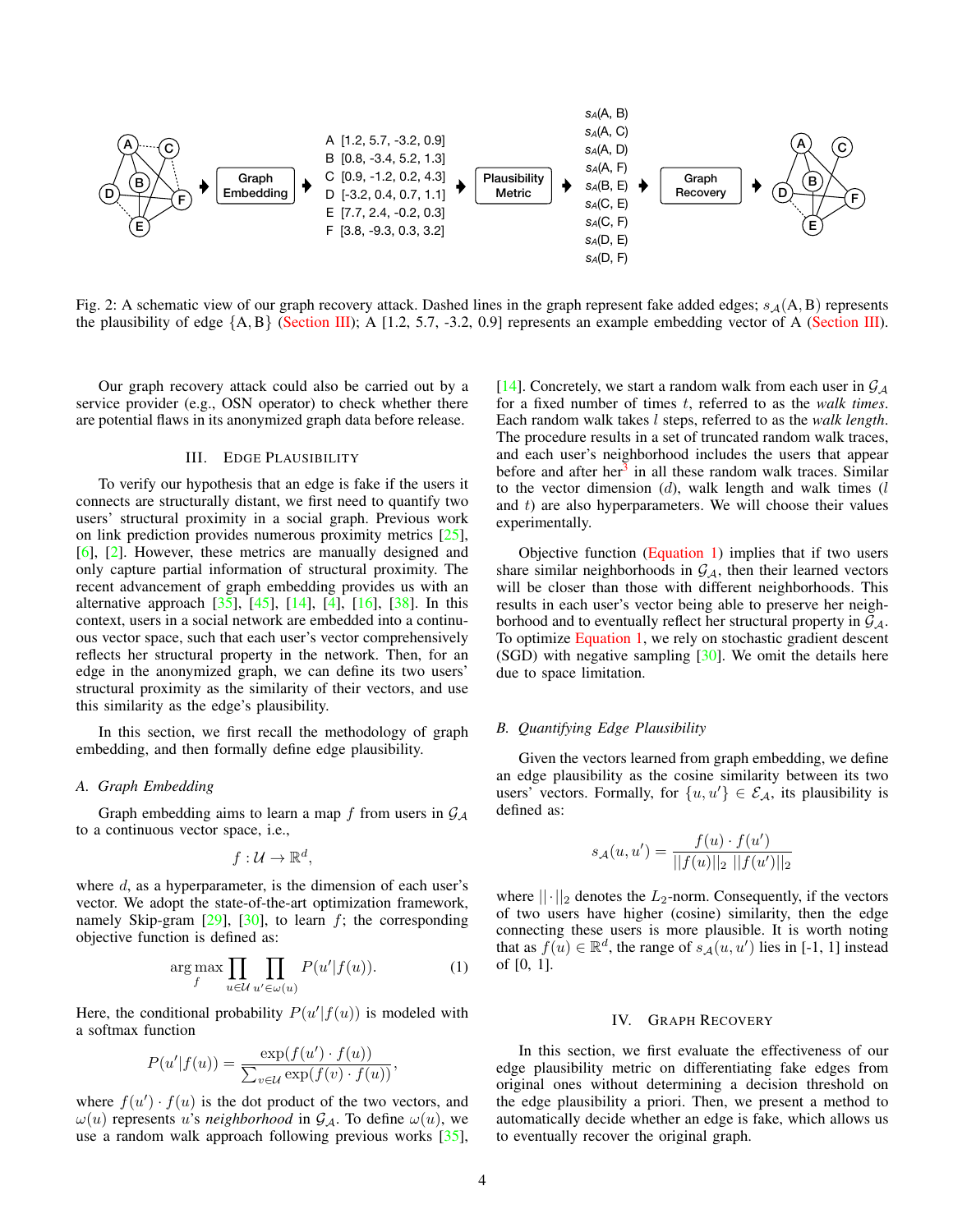<span id="page-4-4"></span><span id="page-4-3"></span>

Fig. 3: [Higher is better] AUC scores for detecting fake edges for different datasets, structural proximity, distance metrics, and anonymity levels  $(k \text{ resp. } \epsilon)$ . The embedding approach clearly outperforms all three traditional structural proximity metrics. Moreover, cosine similarity performs best, only matched by Bray-Curtis distance.

<span id="page-4-2"></span>

|                                | Enron   | NO.       | <b>SNAP</b> |
|--------------------------------|---------|-----------|-------------|
| Number of users                | 36,692  | 63,731    | 4,039       |
| Number of edges                | 183,831 | 817,090   | 88.234      |
| Average degree                 | 10.020  | 25.642    | 43.691      |
| Average clustering coefficient | 0.497   | 0.221     | 0.606       |
| Number of triangles            | 727.044 | 3.501.542 | 1.612.010   |

TABLE II: Statistics of the datasets.

## *A. Experimental Setup*

Number of triangles

Datasets: We utilize three datasets for our experiments. The first one, referred to as Enron, is a network of Email communications in the Enron corporation.[4](#page-4-1) The second dataset (NO) is collected from Facebook users in the New Orleans area by Viswanath et al. [\[47\]](#page-14-4). The third dataset (SNAP) by McAuley and Leskovec is obtained through a survey study [\[27\]](#page-13-20). Note that Enron and NO are the two datasets used in the evaluation of SecGraph as well [\[18\]](#page-13-14). [Table II](#page-4-2) presents some basic statistics of the three datasets.

# Baseline Models and Evaluation Metrics: To demonstrate

the effectiveness of our plausibility metric, which is essentially a structural proximity metric, we compare it with three classical structural proximity metrics, namely, embeddedness (number of common friends), Jaccard index, and Adamic-Adar score [\[1\]](#page-12-6). Their formal definition is as the following.

Embeddedness: 
$$
|\kappa_{\mathcal{A}}(u) \cap \kappa_{\mathcal{A}}(u')|
$$
  
\nJaccard index: 
$$
\frac{|\kappa_{\mathcal{A}}(u) \cap \kappa_{\mathcal{A}}(u')|}{|\kappa_{\mathcal{A}}(u) \cup \kappa_{\mathcal{A}}(u')|}
$$
  
\nAdamic-Adar score: 
$$
\sum_{v \in \kappa_{\mathcal{A}}(u) \cap \kappa_{\mathcal{A}}(u')} \frac{1}{\log |\kappa_{\mathcal{A}}(v)|}
$$

Recall that cosine similarity is adopted for measuring edge plausibility based on the users' vectors learned from graph embedding. We also test two other vector similarity (distance) metrics, namely the Euclidean distance and the Bray-Curtis distance, defined as follows:

Euclidean: 
$$
||f(u) - f(u')||_2
$$
  
Bray-Curtis: 
$$
\frac{\sum_{i=1}^{d} |f(u)_i - f(u')_i|}{\sum_{i=1}^{d} |f(u)_i + f(u')_i|}
$$

Here,  $f(u)_i$  is the *i*-th element of vector  $f(u)$ .

<span id="page-4-0"></span> $3$ We select 10 users before and after the considered user following previous works [\[35\]](#page-13-12), [\[14\]](#page-13-13), [\[4\]](#page-12-0).

<span id="page-4-1"></span><sup>4</sup><https://snap.stanford.edu/data/email-Enron.html>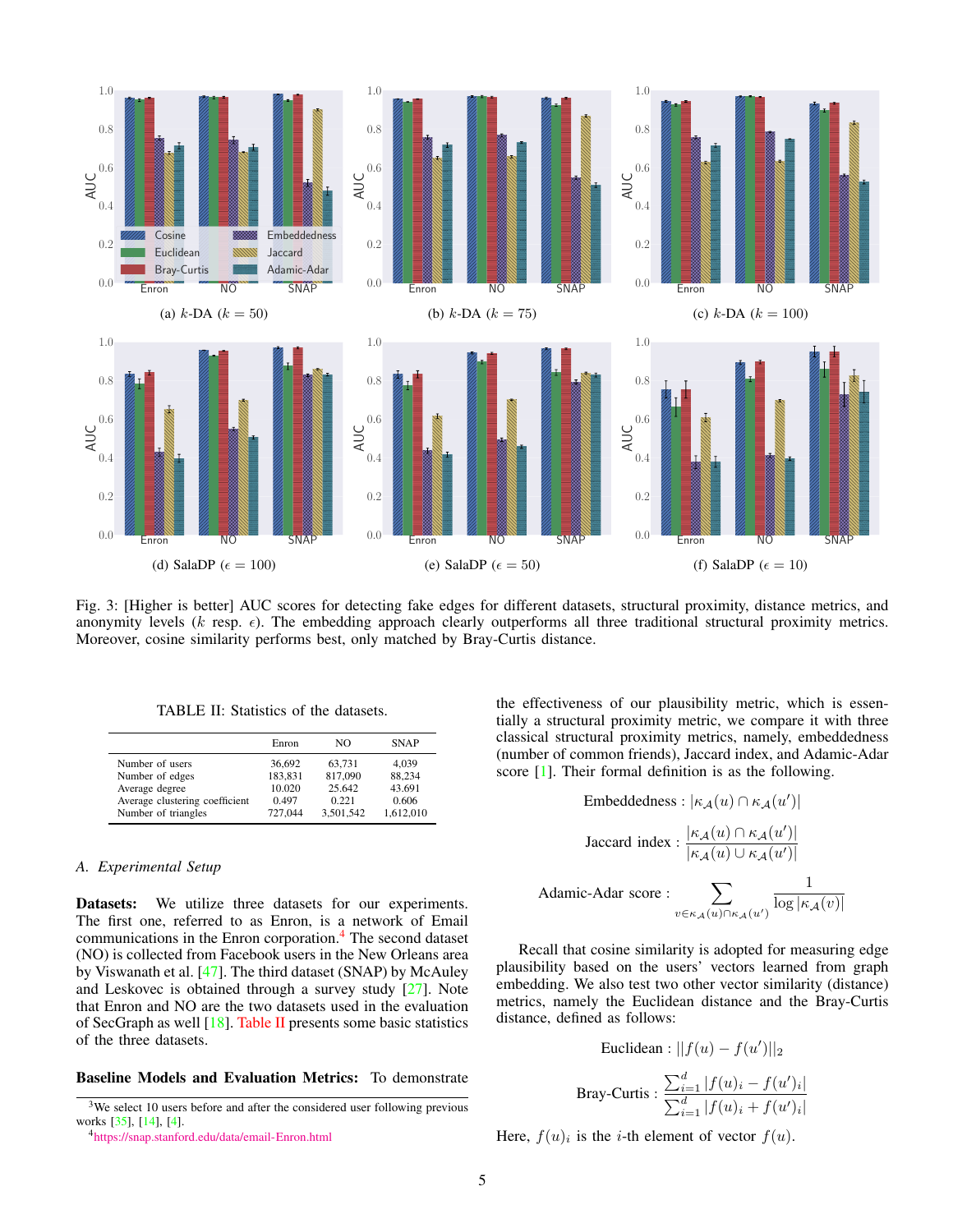<span id="page-5-2"></span>For evaluation metrics, we first use the AUC, which measures the area under the ROC curve. The ROC curve projects the relation between false-positive rate (on the xaxis) and true-positive rate (on the y-axis) over a series of thresholds for a given prediction task. A ROC curve closer to the top-left border of the plot (high true-positive rate for low false-positive rate), thus a larger AUC value, indicates higher prediction performance. Morever, there exists a conventional standard to interpret AUC values: $5 \text{ AUC} = 0.5$  $5 \text{ AUC} = 0.5$  is equivalent to random guessing, whereas an AUC greater than 0.9 implies an excellent prediction. Many recent works on assessing privacy risks have adopted AUC as the evaluation metric [\[4\]](#page-12-0), [\[37\]](#page-13-21), [\[15\]](#page-13-22), [\[13\]](#page-13-23), [\[41\]](#page-13-24), [\[21\]](#page-13-25). We also make use of the F1 score for the method that automatically detects fake edges. Due to the randomness of the anonymization alogrithms, we repeat our experiments five times and report the average results.

Parameters in Anonymization Mechanisms: We rely on SecGraph to perform  $k$ -DA and SalaDP [\[18\]](#page-13-14). Each anonymization mechanism has its own privacy parameter. For  $k$ -DA, we need to choose the value  $k$ , i.e., the minimal number of users sharing a certain degree for all possible degrees in  $\mathcal{G}_{\mathcal{A}}$ . Greater  $k$  implies stronger privacy. In our experiments, we choose  $k$  to be 50, 75, and 100, respectively, to explore different levels of privacy protection [\[18\]](#page-13-14). For SalaDP, the privacy parameter is  $\epsilon$  which controls the noise added to the dK-2 series of  $\mathcal{G}$ : The smaller  $\epsilon$  is, the higher its privacy provision is. Following previous works  $[40]$ ,  $[18]$ , we experiment with three different  $\epsilon$  values: 10, 50, and 100. As stated before, both k-DA and SalaDP's principal operation is adding fake edges to the original graph. By running the two anonymization mechanisms on our three datasets, we discover that this is indeed the case. For instance, SalaDP ( $\epsilon = 10$ ) adds 120% more edges to the NO dataset, while only deleting 1.7% of the original edges.

Hyperparameter Setting: There are mainly three hyperparameters in the graph embedding phase: walk length  $(l)$ , walk times  $(t)$  and vector dimension  $(d)$ . For both  $k$ -DA and SalaDP, we choose  $l = 100$  and  $t = 80$ . Meanwhile, we set  $d = 128$ for  $k$ -DA and  $d = 512$  for SalaDP. These values are selected through cross validation (see [Section IV-C\)](#page-5-1). For reproducibility purposes, our source code will be made publicly available.

# *B. Prediction Results*

[Figure 3](#page-4-3) depicts the AUC values of using our edge plausibility metric (Cosine in [Figure 3\)](#page-4-3) to differentiate fake edges from original ones. In most of the cases, we achieve excellent performance with AUC values above 0.95. In particular, for the SalaDP-anonymized SNAP dataset ( $\epsilon = 100$ ), the average AUC value is 0.971 (see [Figure 3d\)](#page-4-3). The only case where our edge plausibility does not achieve an excellent performance is when applying SalaDP on the Enron dataset where the AUC values are between 0.76 and 0.83. However, we emphasize that for most of the classification tasks, such AUC is already considered good.

We also notice that our method performs better against SalaDP on the SNAP dataset than the the other two. One reason is that SNAP has the highest number of average degrees [\(Table II\)](#page-4-2), which implies more diverse  $dK-2$  series. This results in SalaDP adding more fake edges on SNAP, which leads to high performance of fake edge detection. However, we do not observe a similar trend for k-DA-anonymized datasets.

The AUC values for other vector similarity (distance) metrics are presented in [Figure 3](#page-4-3) as well. Cosine similarity performs slightly better than both Euclidean distance and Bray-Curtis distance on k-DA-anonymized graphs. On the other hand, for SalaDP-anonymized graphs, we can observe that cosine similarity performs better than Euclidean distance (around 10% performance gain), while the performance of Bray-Curtis and cosine similarity is still very close. This shows that cosine similarity (as well as Bray-Curtis distance) is a suitable choice for our edge plausibility metric.

[Figure 3](#page-4-3) also shows that our edge plausibility significantly outperforms the traditional structural proximity metrics. For instance, on the SalaDP-anonymized NO dataset ( $\epsilon = 50$ ), our approach achieves 0.944 AUC while the result for the best performing structural proximity, i.e., Jaccard index, is around 0.7. It also appears that embeddedness outperforms the other two metrics on k-DA-anonymized dataset in most of the cases, while Jaccard index is rather effective for SalaDP.

## <span id="page-5-1"></span>*C. Hyperparameter Sensitivity*

We study the influences of the three hyperparameters  $(l, t)$ and  $d$ ) on the prediction performance. Here,  $l$  and  $t$  are directly related to the size of the random walk traces, which essentially decides the amount of data used for learning embedding vectors. For both anonymization mechanisms, we observe that increasing  $l$  and  $t$  improves the AUC values. However, the increase is smaller when both of these values are above 60. Therefore, we set  $l = 100$  and  $t = 80$ .

Meanwhile, we observe interesting results for the vector dimension d: different anonymization mechanisms have different optimal choices for  $d$  [\(Figure 4](#page-6-0) and [Figure 5\)](#page-6-1). It appears that when detecting fake edges on  $k$ -DA-anonymized graphs,  $d = 128$  is a suitable choice for all datasets. On the other hand, for SalaDP,  $d = 512$  is able to achieve a stronger prediction. We confirm that the vector dimension is indeed a subtle parameter, as was observed in other data domains, such as biomedical data [\[3\]](#page-12-7) and mobility data [\[4\]](#page-12-0). In conclusion, our default hyperparameter settings are suitable for our prediction task.

## *D. Optimizing Fake Edge Detection*

Next, we investigate how to concretely determine whether an edge in an anonymized graph is fake given its plausibility, such that the adversary can recover the original graph from the anonymized one.

[Figure 1a](#page-1-0) and [Figure 6](#page-7-1) depict the histograms of both fake and original edges' plausibility in anonymized NO dataset (by both k-DA and SalaDP). We see that both follow a Gaussian distribution with different means and standard deviations. Similar results are observed on Enron and SNAP datasets.

Given that the general population (plausibility of all edges) consists of a mixture of two subpopulations (plausibility of fake and original edges) with each one following a Gaussian distribution, we can fit the general population with a Gaussian mixture model (GMM). With the fitted GMM, we can obtain

<span id="page-5-0"></span><sup>5</sup><http://gim.unmc.edu/dxtests/roc3.htm>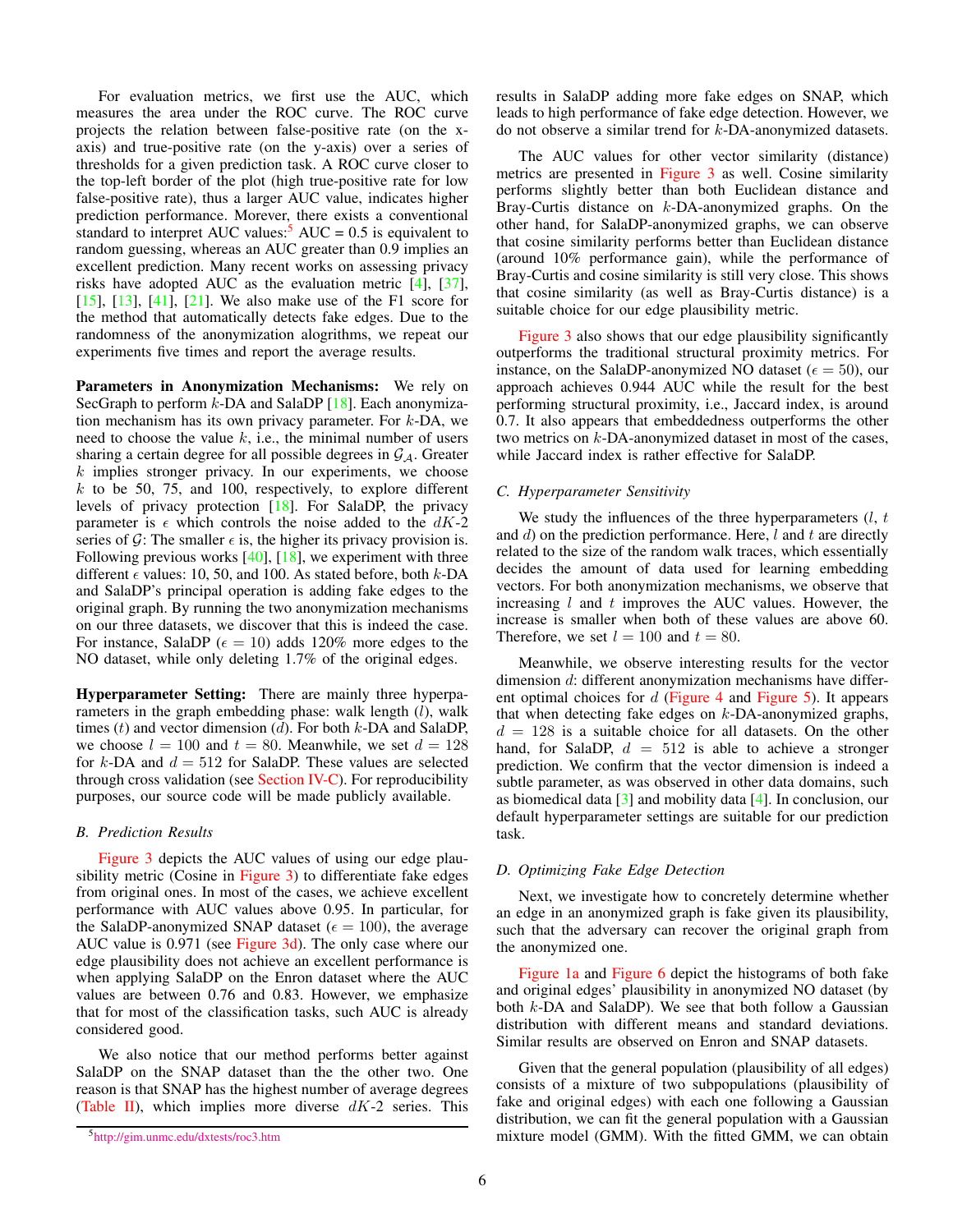<span id="page-6-0"></span>

Fig. 4: [Higher is better] Sensitivity of the AUC with respect to the embedding vector dimension for  $k$ -DA-anonymized datasets.

<span id="page-6-1"></span>

Fig. 5: [Higher is better] Sensitivity of the AUC with respect to the embedding vector dimension for SalaDP-anonymized datasets.

each edge's posterior of being fake or original given its plausibility. If the former is higher than the latter, then we predict the edge to be fake, effectively performing a maximum a posteriori (MAP) estimate. This means GMM and MAP estimate provide us with a concrete threshold to determine whether an edge is fake given the observed data.

Gaussian Mixture Model: To formally define our GMM, we first introduce two random variables:  $\beta$  and  $\delta$ .  $\beta$  represents whether an edge is original ( $\mathcal{B} = 0$ ) or fake ( $\mathcal{B} = 1$ ), while S represents the plausibility of an edge. The probability density function of our GMM is formally defined as:

$$
p(S = s_{\mathcal{A}}(u, u')) = \sum_{i \in \{0, 1\}} w_i N(s_{\mathcal{A}}(u, u') | \mu_i, \sigma_i).
$$

The GMM is parametrized by 6 parameters:  $w_0$ ,  $\mu_0$ ,  $\sigma_0$ ,  $w_1$ ,  $\mu_1$ and  $\sigma_1$ . Here,  $w_0(w_1)$  is the prior probability of an edge being original (fake), i.e.,  $w_0 = P(\mathcal{B} = 0)$  ( $w_1 = P(\mathcal{B} = 1)$ ). The other 4 parameters are related to the two Gaussian distributions for edge plausibility:  $N(s_A(u, u') | \mu_i, \sigma_i)$  for  $i \in \{0, 1\}$  is the density function of the Gaussian distribution:

$$
\frac{1}{\sqrt{2\pi\sigma_i^2}}\exp(-\frac{1}{2\sigma_i^2}(s_{\mathcal{A}}(u,u')-\mu_i)).
$$

Parameter Learning: To learn the 6 parameters of the GMM, we adopt the expectation maximization (EM) algorithm, which consists of two steps, i.e., the expectation (E) step and the maximization (M) step. The E-step calculates, for each edge in  $\mathcal{G}_A$ , its posterior probability of being fake or original given its plausibility value. The M-step updates all the 6 parameters based on the probabilities calculated from the E-step following maximum likelihood estimation. The learning process iterates over the two steps until convergence. Here, convergence means that the log-likelihoods of two consecutive iterations differ less than a given threshold (we set it to 0.001 in our experiments). In addition, the initial values of the 6 parameters are set randomly.

Fake Edge Detection: After the GMM has been learned, we compute for each edge  $\{u, u'\}$  its posterior probabilities of being original and fake:

$$
P(\mathcal{B} = 0 | s_{\mathcal{A}}(u, u')) = \frac{w_0 N(s_{\mathcal{A}}(u, u') | \mu_0, \sigma_0)}{\sum\limits_{i \in \{0, 1\}} w_i N(s_{\mathcal{A}}(u, u') | \mu_i, \sigma_i)}
$$

$$
P(\mathcal{B} = 1 | s_{\mathcal{A}}(u, u')) = \frac{w_1 N(s_{\mathcal{A}}(u, u') | \mu_1, \sigma_1)}{\sum\limits_{i \in \{0, 1\}} w_i N(s_{\mathcal{A}}(u, u') | \mu_i, \sigma_i)}
$$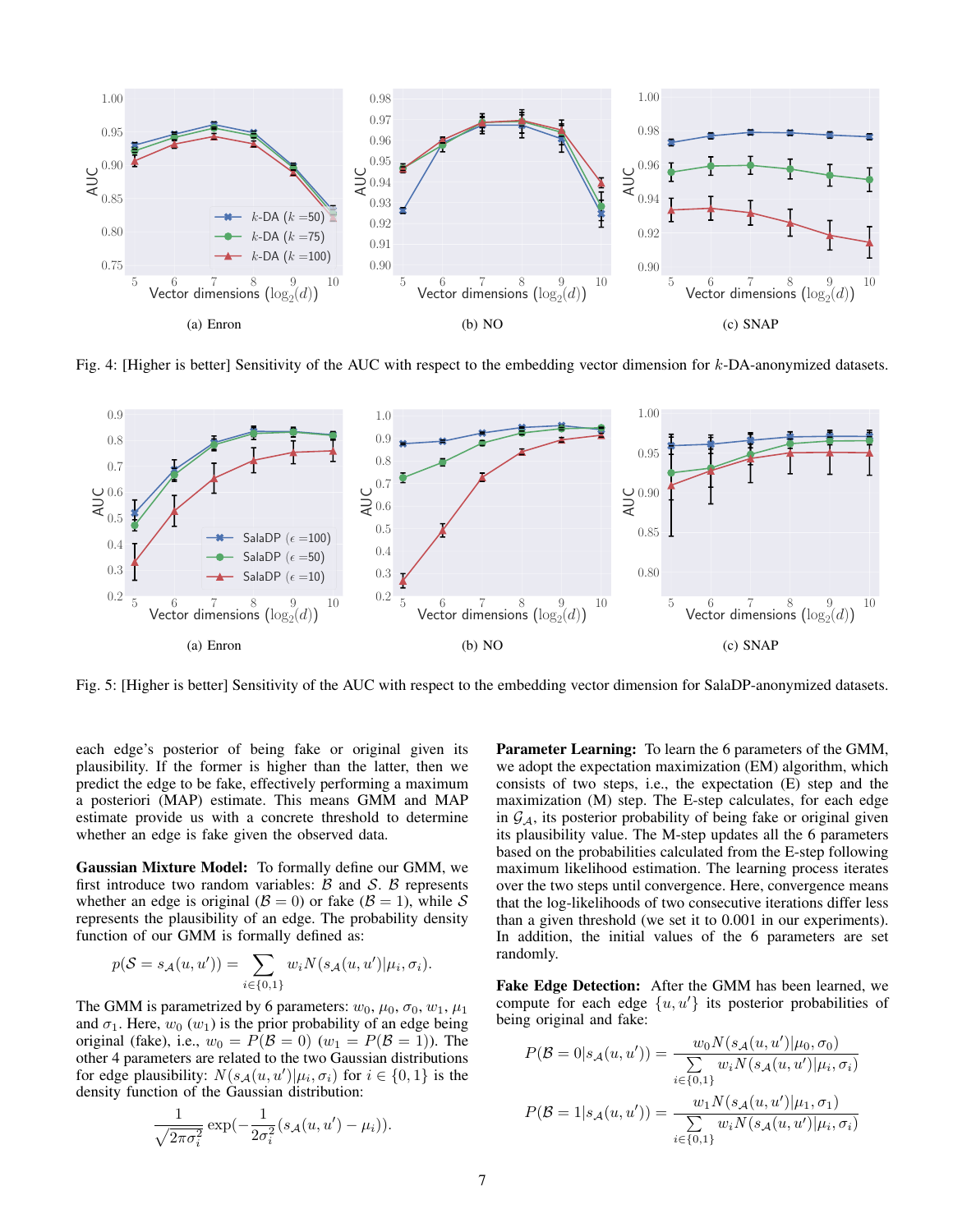<span id="page-7-1"></span>

Fig. 6: Plausibility distributions of fake and original edges in the NO dataset anonymized by the two anonymization mechanisms. The result for  $k$ -DA ( $k = 100$ ) is depicted in [Figure 1a.](#page-1-0)

<span id="page-7-2"></span>TABLE III: [Higher is better] F1 scores for detecting fake edges using GMM and MAP estimate for both k-DA and SalaDP on three different datasets.

|                             | Enron | NΟ    | <b>SNAP</b> |
|-----------------------------|-------|-------|-------------|
| $k$ -DA $(k = 50)$          | 0.792 | 0.642 | 0.857       |
| $k$ -DA $(k = 75)$          | 0.796 | 0.710 | 0.869       |
| $k$ -DA $(k = 100)$         | 0.812 | 0.761 | 0.881       |
| SalaDP ( $\epsilon = 100$ ) | 0.672 | 0.712 | 0.853       |
| SalaDP ( $\epsilon = 50$ )  | 0.750 | 0.723 | 0.835       |
| SalaDP ( $\epsilon = 10$ )  | 0.819 | 0.876 | 0.802       |

and pick the one that is maximum (MAP estimate): If  $P(\mathcal{B} =$  $1|s_{\mathcal{A}}(u, u')) > P(\mathcal{B} = 0|s_{\mathcal{A}}(u, u'))$ , we predict  $\{u, u'\}$  to be fake, and vice versa.

In the end, we delete all the predicted fake edges, and obtain the recovered graph  $\mathcal{G}_{\mathcal{R}}$ .

Results: We train GMMs under both anonymization mechanisms for all the datasets. [Table III](#page-7-2) presents the results. We first observe that, in most of the cases, our approach achieves a strong prediction, e.g., for the SalaDP-anonymized NO dataset  $(\epsilon = 10)$ , the F1 score is 0.876. For our worst prediction on SalaDP-anonymized Enron dataset ( $\epsilon = 100$ ), the F1 score is still approaching 0.7. Another interesting observation is that when the privacy level increases, i.e., higher k or lower  $\epsilon$ , our prediction performance increases in most of the cases. This can be explained by the fact that higher privacy levels lead to more fake edges being added.

#### V. PRIVACY LOSS

<span id="page-7-0"></span>As fake edges help an anonymized graph  $G_A$  satisfy certain privacy guarantees, we expect that, by obtaining the recovered graph  $\mathcal{G}_{\mathcal{R}}$  from  $\mathcal{G}_{\mathcal{A}}$ , these guarantees will be violated. In this section, we first define two metrics tailored to each anonymization mechanism for quantifying the privacy loss due to our graph recovery attack. Then, we present the corresponding evaluation results.

#### *A. Privacy Loss Measurement*

 $k$ -DA:  $k$ -DA assumes that the adversary only has knowledge of her targets' degrees and uses this knowledge to re-identify them. This means that, if the users' degrees in  $\mathcal{G}_R$  are more similar to those in  $G$  compared to  $G_A$ , then the adversary is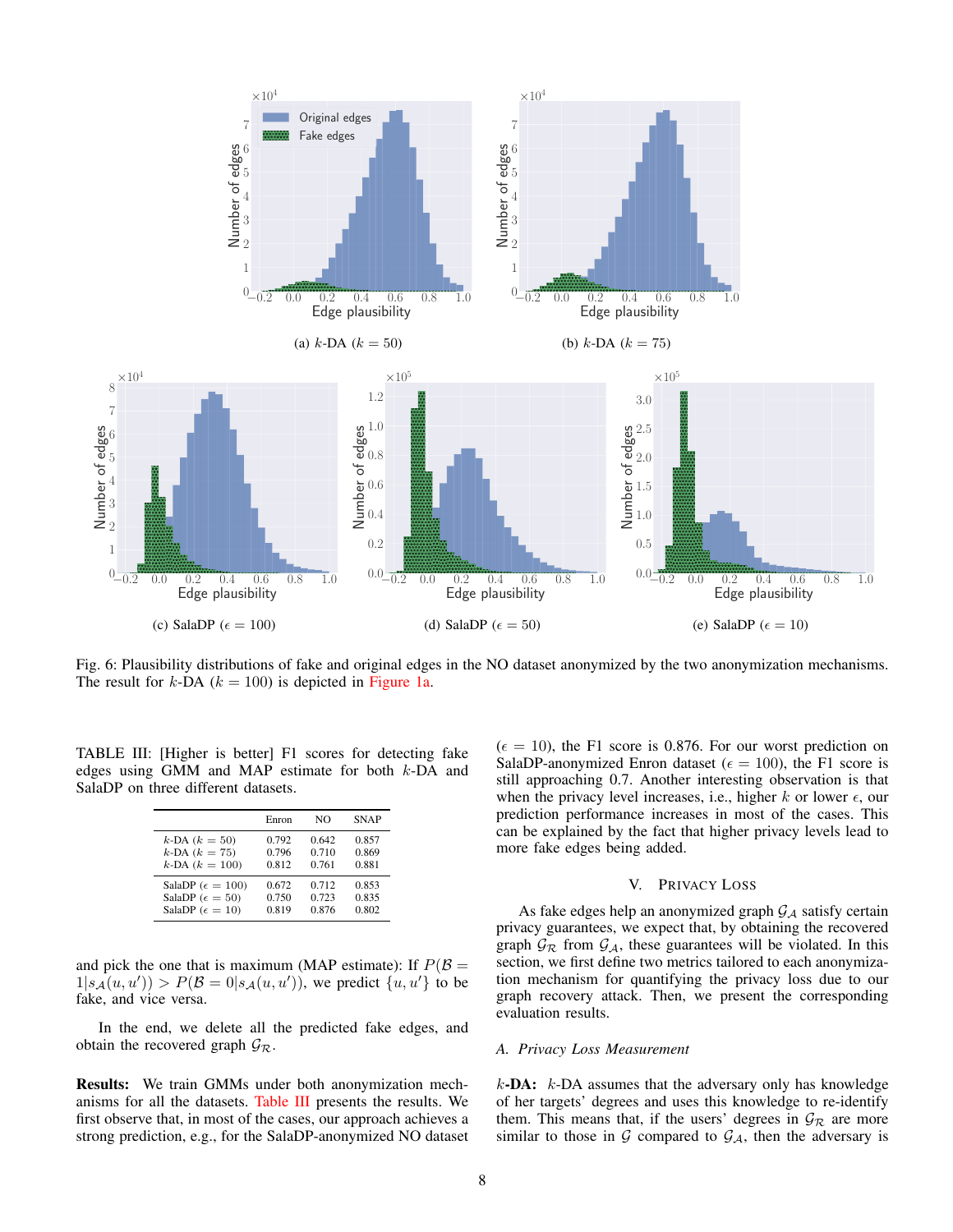<span id="page-8-1"></span>more likely to achieve her goal. Therefore, we propose to compute users' average degree difference between  $G_A$  and  $\mathcal{G}$ , as well as between  $\mathcal{G}_{\mathcal{R}}$  and  $\mathcal{G}$ , to measure the privacy loss caused by our graph recovery. Formally, we define users' average degree difference between  $G_A$  and  $G$  as:

$$
\Delta_{\mathcal{A}} = \frac{\sum\limits_{u \in \mathcal{U}} ||\kappa(u)| - |\kappa_{\mathcal{A}}(u)||}{|\mathcal{U}|}
$$

and define users' average degree difference between  $\mathcal{G}$  and  $\mathcal{G}_{\mathcal{R}}$  $(\Delta_{\mathcal{R}})$  accordingly.

Note that our approach also deletes some original edges when recovering  $\mathcal{G}_{R}$  (false positives). Therefore, if the adversary relies on the users' exact degrees (as assumed in  $k$ -DA) to de-anonymize them, she might fail. However, a sophisticated adversary can apply extra heuristics, such as tolerating some degree differences for finding her targets. In this case,  $\Delta_{\mathcal{R}}$ being smaller than  $\Delta_A$  can still provide the adversary with a better chance to achieve her goal.

SalaDP: To quantify the privacy loss for SalaDP, we consider the noise added to the  $dK-2$  series of the original graph  $\mathcal{G}$ . Formally, the  $dK-2$  series of  $G$ , denoted by  $D(G)$ , is a set with each element  $r_{i,j}(\mathcal{G})$  in  $D(\mathcal{G})$  representing the number of edges that connect users of degrees  $i$  and  $j$  in  $\mathcal{G}$ . Formally,  $r_{i,j}(\mathcal{G})$  is defined as:

$$
r_{i,j}(\mathcal{G})=|\{\{u,u'\}| \{u,u'\}\in \mathcal{E} \wedge |\kappa(u)|=i \wedge |\kappa(u')|=j\}|.
$$

Accordingly,  $r_{i,j}(\mathcal{G}_\mathcal{A})$  and  $r_{i,j}(\mathcal{G}_\mathcal{R})$  represent the corresponding numbers in  $\mathcal{G}_{\mathcal{A}}$  and  $\mathcal{G}_{\mathcal{R}}$ . Then, we use  $\zeta_{i,j}(\mathcal{G}, \mathcal{G}_{\mathcal{A}})$  =  $r_{i,j}(\mathcal{G}_\mathcal{A}) - r_{i,j}(\mathcal{G})$  to denote the noise added to  $r_{i,j}(\mathcal{G})$  when transforming G to  $\mathcal{G}_A$ , and  $\zeta_{i,j}(\mathcal{G}, \mathcal{G}_{\mathcal{R}}) = r_{i,j}(\mathcal{G}_{\mathcal{R}}) - r_{i,j}(\mathcal{G})$ to represent the (lower) noise caused by our graph recovery attack. Since SalaDP is a statistical mechanism, we sample 100 anonymized graphs  $\{\mathcal{G}_{\mathcal{A}}^{t}\}_{t=1}^{100}$  by applying SalaDP to  $\mathcal{G}_{\mathcal{A}}^{t}$ 100 times and produce 100 noise samples  $\{\zeta_{i,j}(\mathcal{G}, \mathcal{G}_{\mathcal{A}}^t)\}_{t=1}^{100}$ for each element in  $D(G)$ .

We define two metrics for quantifying the privacy loss due to graph recovery for SalaDP. In the first metric, we compare the difference of average noise added to  $D(G)$  before (by SalaDP) and after graph recovery. Concretely, for each  $r_{i,j}(\mathcal{G})$ in  $D(G)$ , we first calculate the average absolute noise added to  $r_{i,j}(\mathcal{G})$ , denoted by  $\zeta_{i,j}(\mathcal{G}, \mathcal{G}_\mathcal{A})$ , over the 100 SalaDP graph samples described above, i.e.,

$$
\bar{\zeta}_{i,j}(\mathcal{G},\mathcal{G}_{\mathcal{A}}) = \frac{\sum_{t=1}^{100} |\zeta_{i,j}(\mathcal{G},\mathcal{G}_{\mathcal{A}}^{t})|}{100}.
$$

Then, we compute the average noise over the whole graph as:

$$
\zeta_{\mathcal{A}} = \frac{1}{|D(\mathcal{G})|} \sum_{r_{i,j}(\mathcal{G}) \in D(\mathcal{G})} \bar{\zeta}_{i,j}(\mathcal{G}, \mathcal{G}_{\mathcal{A}}).
$$

We analogously compute the average added noise  $\zeta_{\mathcal{R}}$  after our graph recovery attack.

For the second approach, we consider the uncertainty introduced by the added noise. McGregor et al. explore the connection between privacy and the uncertainty of the output produced by differential privacy mechanisms [\[28\]](#page-13-26). In general, higher uncertainty implies stronger privacy. We measure the uncertainty of noise added by SalaDP through estimating its

<span id="page-8-0"></span>TABLE IV: Differences in average degree between the original graph  $(G)$ , the k-DA anonymized graph  $(G_A)$  and our recovered graph  $(\mathcal{G}_{\mathcal{R}})$ .

|                                                                 | Enron                   |                         | NO.                     |                         | <b>SNAP</b>              |                          |
|-----------------------------------------------------------------|-------------------------|-------------------------|-------------------------|-------------------------|--------------------------|--------------------------|
|                                                                 | $\Delta_{\mathcal{P}}$  | $\Delta A$              | $\Delta_{\mathcal{R}}$  | $\Delta$ 4              | $\Delta_{\mathcal{R}}$   |                          |
| $k$ -DA $(k = 50)$<br>$k$ -DA $(k = 75)$<br>$k$ -DA $(k = 100)$ | 0.990<br>1.367<br>2.019 | 1.222<br>1.705<br>2.377 | 0.499<br>0.752<br>1.035 | 0.541<br>0.875<br>1.231 | 6.589<br>8.815<br>11.565 | 8.216<br>11.755<br>16018 |

empirical entropy. To this end, we calculate the Shannon entropy over the frequencies of elements in  $\{\zeta_{i,j}(\mathcal{G}, \mathcal{G}_{\mathcal{A}}^{t})\}_{t=1}^{100}$  (the 100 noise samples described above), denoted by  $\hat{H}_{i,j}(\mathcal{G}, \mathcal{G}_A)$ . Then, we compute the average entropy of the noise as follows:

$$
\hat{H}_{\mathcal{A}} = \frac{1}{|D(\mathcal{G})|} \sum_{r_{i,j}(\mathcal{G}) \in D(\mathcal{G})} \hat{H}_{i,j}(\mathcal{G}, \mathcal{G}_{\mathcal{A}}).
$$

We compute the average entropy after our graph recovery similarly and denote it as  $H_{\mathcal{R}}$ .

#### *B. Evaluation*

 $k$ -DA: [Table IV](#page-8-0) presents the results of the users' degree differences. In all cases,  $\Delta_{\mathcal{R}}$  is smaller than  $\Delta_{\mathcal{A}}$ . This indicates that the adversary has a better chance to identify her targets from  $\mathcal{G}_{R}$  than from  $\mathcal{G}_{A}$ , and demonstrates that our attack clearly decreases the privacy provided by  $k$ -DA. It also appears that our graph recovery gains least benefits for the adversary on the NO dataset, where  $\Delta_{\mathcal{R}}$  is closer to  $\Delta_{\mathcal{A}}$ . This is essentially due to the fact that the original NO dataset already preserves a high k-degree anonymity.

**SalaDP:** [Table V](#page-9-1) presents the average noise added to the  $dK-2$ series of the original graph with respect to the anonymized and recovered graphs. We observe that, in all cases,  $\zeta_{\mathcal{R}}$  is smaller than  $\zeta_A$  showing that our recovery attack reduces the average noise for SalaDP. We also observe that the relative reduction of the average noise with our graph recovery in general decreases when increasing  $\epsilon$ : The added noise is already much smaller for larger  $\epsilon$  and cannot be further reduced.

[Table VI](#page-9-2) presents the average entropy of the noise added to the  $dK-2$  series of the original graph after applying SalaDP and after the graph recovery attack. Note that, while one would expect higher entropy for smaller values of  $\epsilon$ , this does not hold true in practice because the SalaDP mechanism is not necessarily optimal with respect to the added uncertainty. Still, across all values of  $\epsilon$  and all the datasets, we can observe a reduction of the empirical entropy, and therefore a reduction of the privacy provision. The relative reduction, however, varies between the values of  $\epsilon$  and, as for the average noise above, between the datasets.

For now, it seems unclear how these various factors impact the relative reduction of empirical entropy. Analyzing the impact of these parameters on the relative reduction of empirical entropy could provide further insights into the recoverability of anonymized graphs. Such work is, however, orthogonal to the work presented in this paper and could be an interesting direction for our future work.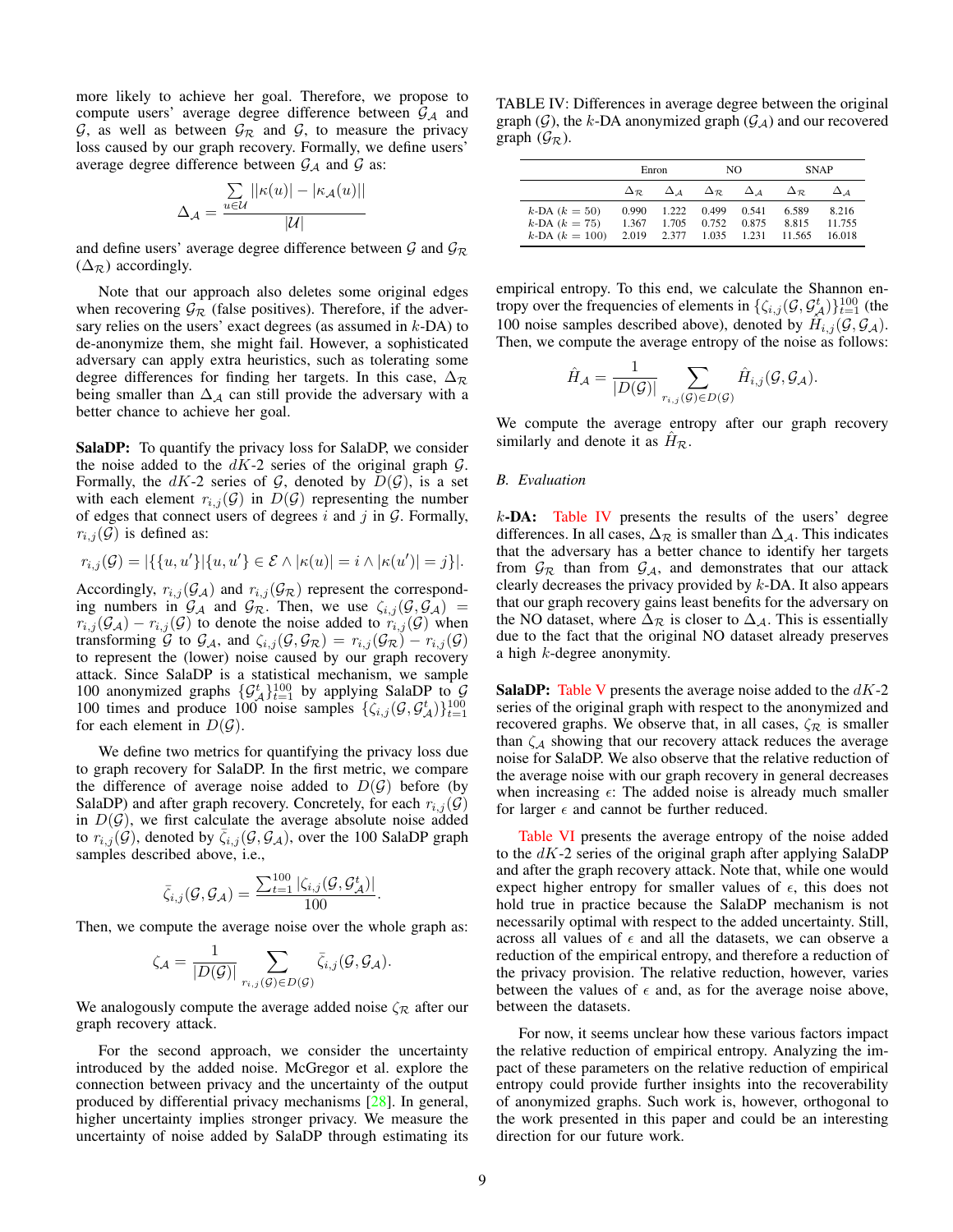<span id="page-9-6"></span><span id="page-9-1"></span>TABLE V: Differences in average noise on the original graph  $\mathcal{G}$ 's dK-2 series by SalaDP ( $\zeta_A$ ) and by our graph recovery attack  $(\zeta_{\mathcal{R}})$ .

|                                                                                         | Enron                   |                          | NO.                     |                         | <b>SNAP</b>             |                         |
|-----------------------------------------------------------------------------------------|-------------------------|--------------------------|-------------------------|-------------------------|-------------------------|-------------------------|
|                                                                                         | $C_{\mathcal{R}}$       | $\zeta_A$                | $\zeta_{\mathcal{R}_-}$ | $\zeta_A$               | $\zeta_{\mathcal{R}}$   |                         |
| SalaDP ( $\epsilon = 100$ )<br>SalaDP ( $\epsilon = 50$ )<br>SalaDP ( $\epsilon = 10$ ) | 4.432<br>4.224<br>4.958 | 5.282<br>7.121<br>12.004 | 6.048<br>7.731<br>7.982 | 6.415<br>9471<br>16.033 | 3.422<br>3.489<br>3.672 | 4.018<br>4.445<br>5.690 |

<span id="page-9-2"></span>TABLE VI: Differences in average entropy of the noise on the original graph G's  $dK-2$  series by SalaDP  $(H_A)$  and by our graph recovery attack  $(\hat{H}_{\mathcal{R}})$ .

|                                                                                         | Enron                   |                         | NO                      |                         | <b>SNAP</b>            |                         |
|-----------------------------------------------------------------------------------------|-------------------------|-------------------------|-------------------------|-------------------------|------------------------|-------------------------|
|                                                                                         | $H_{\mathcal{D}}$       | $H \sim$                | $H_{\mathcal{R}}$       | $H_{4}$                 | $H_{\mathcal{R}}$      | $H \Lambda$             |
| SalaDP ( $\epsilon = 100$ )<br>SalaDP ( $\epsilon = 50$ )<br>SalaDP ( $\epsilon = 10$ ) | 0.180<br>0.556<br>1.095 | 2.029<br>1.865<br>1.381 | 1.243<br>1.754<br>2.275 | 2.515<br>2.852<br>3.112 | 1.999<br>2.000<br>1926 | 2.209<br>2.238<br>2.022 |

Note that differential privacy guarantees are theoretically not violated since differential privacy is, by definition, closed under post-processing [\[11\]](#page-13-10). However, despite these formal semantic guarantees are still valid, we demonstrate that our recovery attack can, without additional knowledge about the data, reduce the magnitude of the actual noise put in place to perturb the original graph by exploiting the graph structure. This demonstrates that, by simply looking at the sanitized data, we can concretely jeopardize the anonymity of the graph.

Graph De-anonymization: We also compare the performance of the graph de-anonymization attack designed by Narayanan and Shmatikov [\[32\]](#page-13-15), referred to as the NS-attack, on both anonymized and recovered social graphs. Our experiments show that, contrary to what one might initially expect, graph recovery does not improve the performance of the graph deanonymization significantly. Our explanation is that the NSattack assumes a much stronger adversary model, such as an auxiliary graph with seed nodes already de-anonymized (see [Section VI\)](#page-9-0). Moreover, Ji et al. show that, in many cases, the NS-attack even performs better on the anonymized graph than on the original graph [\[18\]](#page-13-14).

# VI. ENHANCING GRAPH ANONYMIZATION

<span id="page-9-0"></span>In this section, we take the first step towards enhancing the existing graph anonymization mechanisms. We start by presenting our methodology, then evaluate the performance of fake edge detection as well as graph utility with the enhanced mechanisms. In the end, we study our new anonymized graphs' resistance to graph de-anonymization.

#### *A. Methodology*

To improve the graph anonymization mechanisms, intuitively, we should add fake edges that are more similar to edges in the original graph  $G$ . Figure  $7$  depicts the edge plausibility distributions for the original NO dataset under two different vector dimensions.<sup>[6](#page-9-4)</sup> We observe that both empirical

<span id="page-9-3"></span>

Fig. 7: Edge plausibility in the original NO dataset follows a Gaussian distribution. We choose two vector dimensions for edge plausibility: (a)  $d = 128$  and (b)  $d = 512$ , following the evaluation results in [Section IV.](#page-3-1)

distributions follow a Gaussian distribution. If we are able to modify the current graph anonymization mechanisms such that the plausibility of the added fake edges is more likely to come from the same Gaussian distribution, it should be harder to discover these fake edges.

The general procedure for our enhanced anonymization mechanisms is as follows. We first apply maximum likelihood estimation to learn the Gaussian distribution of edge plausibility in G, denoted by  $N(s(u, u') | \mu, \sigma)$ , where  $s(u, u')$  represents  $\{u, u'\}$ 's plausibility in  $\mathcal G$ . Then, we conduct the same process as in k-DA and SalaDP. A loop is performed through all the users and, in each iteration, if a user  $u$  needs  $m$  fake edges, we construct a candidate set  $\gamma(u)$  which includes all the potential users that could share a fake edge with  $u$  (following the original anonymization mechanisms' design). Different from the original approaches of  $k$ -DA and SalaDP for choosing  $m$ users out of  $\gamma(u)$ , we compute the plausibility between users in  $\gamma(u)$  and  $u$ ,<sup>[7](#page-9-5)</sup> represented as a set  $\lambda(u) = \{s(u, v) | v \in \gamma(u)\}.$ Then, for each plausibility  $s(u, v)$  in  $\lambda(u)$ , we calculate its density using the previously learned  $N(s(u, u') | \mu, \sigma)$ , and treat the density as the *weight* of the user v in  $\gamma(u)$ . Next, we perform a weighted sampling to choose m users out of  $\gamma(u)$ and add edges between these users and  $u$ . In the end, we obtain our new anonymized graph  $\mathcal{G}_\mathcal{F}$  under the enhanced mechanisms.

Note that, as presented in [Section II,](#page-2-0) for a user  $u$ , SalaDP chooses m users from  $\gamma(u)$  in a random manner, while k-DA picks the users with the highest residual degrees. However, the reason for k-DA to take this approach is to efficiently construct the anonymized graph. Through experiments, we discover that our enhanced  $k$ -DA can also build the anonymized graph in a similar time.

We emphasize that our enhanced mechanisms do not affect the privacy criteria of  $k$ -DA and SalaDP as they do not modify the privacy realization process of the original mechanisms. We will make the source code for the aforementioned enhanced versions of k-DA and SalaDP publicly available.

<span id="page-9-4"></span><sup>&</sup>lt;sup>6</sup>We map all users in  $G$  into vectors and compute all edges' plausibility in  $G$  following the same procedure as for  $G_A$  [\(Section III\)](#page-3-0).

<span id="page-9-5"></span><sup>&</sup>lt;sup>7</sup>The plausibility is computed over users' vectors learned from  $G$ .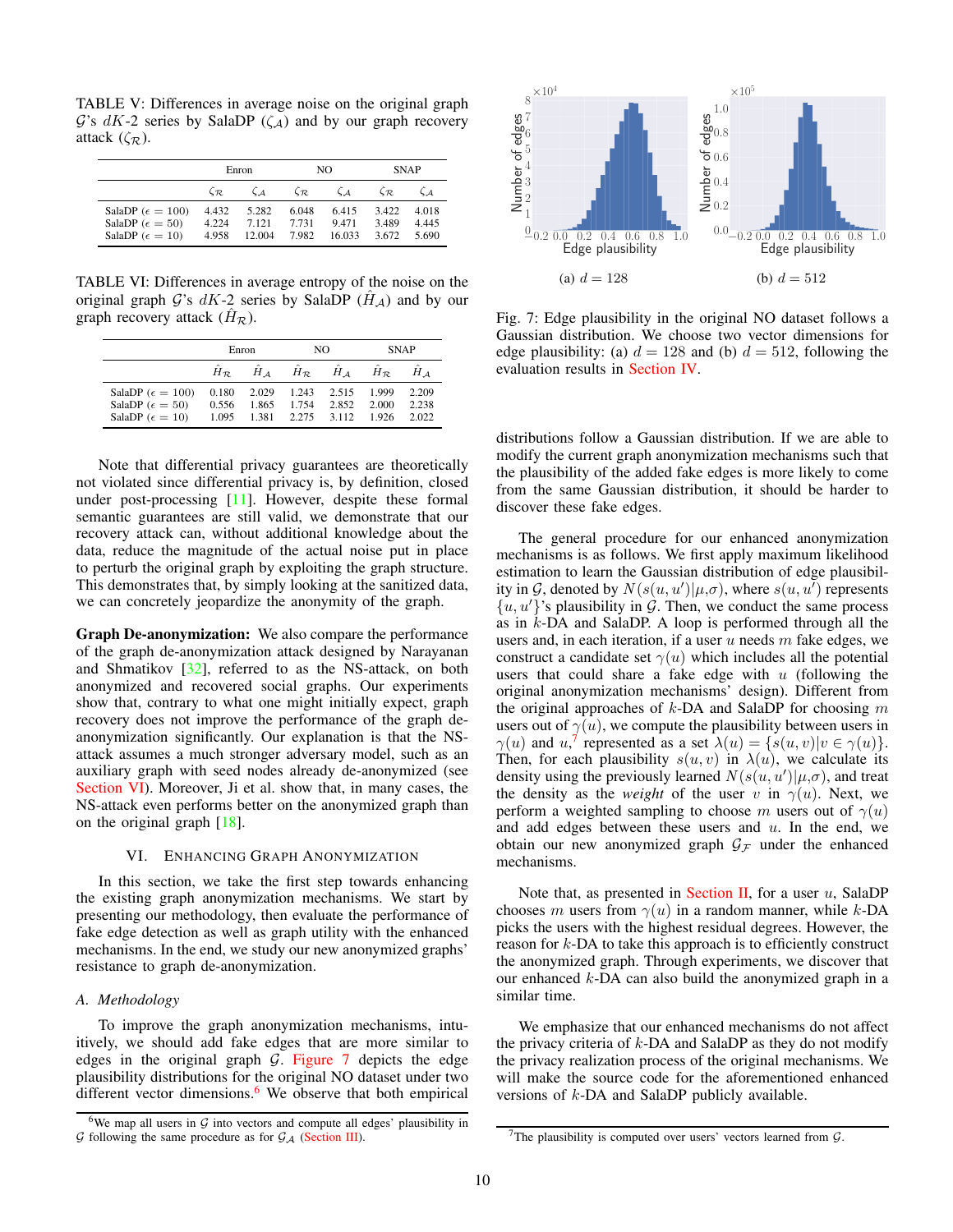<span id="page-10-1"></span>

Fig. 8: Plausibility distributions of fake and original edges in the NO dataset anonymized with our enhanced mechanisms. The result for  $k$ -DA ( $k = 100$ ) is depicted in [Figure 1b.](#page-1-0)

<span id="page-10-0"></span>TABLE VII: [Higher is better] AUC scores for detecting fake edges for both enhanced k-DA and SalaDP on three different datasets.

|                             | Enron | NΩ    | <b>SNAP</b> |
|-----------------------------|-------|-------|-------------|
| $k$ -DA $(k = 50)$          | 0.677 | 0.628 | 0.939       |
| $k$ -DA $(k = 75)$          | 0.728 | 0.676 | 0.927       |
| $k$ -DA $(k = 100)$         | 0.753 | 0.702 | 0.896       |
| SalaDP ( $\epsilon = 100$ ) | 0.806 | 0.890 | 0.719       |
| SalaDP ( $\epsilon = 50$ )  | 0.794 | 0.895 | 0.723       |
| SalaDP ( $\epsilon = 10$ )  | 0.724 | 0.853 | 0.723       |

# *B. Evaluation*

**Fake Edge Detection:** After obtaining  $\mathcal{G}_\mathcal{F}$ , we perform the same process as in [Section III](#page-3-0) to compute the plausibility of all edges in  $\mathcal{G}_\mathcal{F}$ . Then, we calculate the AUC values when using plausibility to differentiate between fake and original edges in  $\mathcal{G}_\mathcal{F}$ . The results are presented in [Table VII.](#page-10-0)

First of all, the AUC values drop in all cases compared to the results in [Figure 3.](#page-4-3) Especially for the  $k$ -DA-anonymized NO dataset ( $k = 50$ ), AUC drops by 35% to 0.628. This can be

<span id="page-10-2"></span>TABLE VIII: [Higher is better] F1 scores for detecting fake edges using GMM and MAP estimate for both enhanced k-DA and SalaDP on three different datasets.

|                             | Enron | NΩ    | <b>SNAP</b> |
|-----------------------------|-------|-------|-------------|
| $k$ -DA $(k = 50)$          | 0.531 | 0.391 | 0.632       |
| $k$ -DA $(k = 75)$          | 0.428 | 0.433 | 0.609       |
| $k$ -DA $(k = 100)$         | 0.510 | 0.501 | 0.597       |
| SalaDP ( $\epsilon = 100$ ) | 0.422 | 0.370 | 0.515       |
| SalaDP ( $\epsilon = 50$ )  | 0.390 | 0.411 | 0.522       |
| SalaDP ( $\epsilon = 10$ )  | 0.439 | 0.527 | 0.490       |

also observed from the histograms in [Figure 1b](#page-1-0) and [Figure 8:](#page-10-1) By plausibility, fake edges are hidden quite well among the original edges (compared to [Figure 1a](#page-1-0) and [Figure 6\)](#page-7-1). When applying our enhanced k-DA mechanism on SNAP, the AUC values drop, but less than for NO. This may be due to the dataset's small size  $(4,039 \text{ users})$  and the large k value, which leads to a large number of fake edges. On the other hand, the performance decrease for SalaDP-anonymized datasets is smaller, but still significant.

Moreover, we discover from [Figure 1b](#page-1-0) and [Figure 8](#page-10-1) that the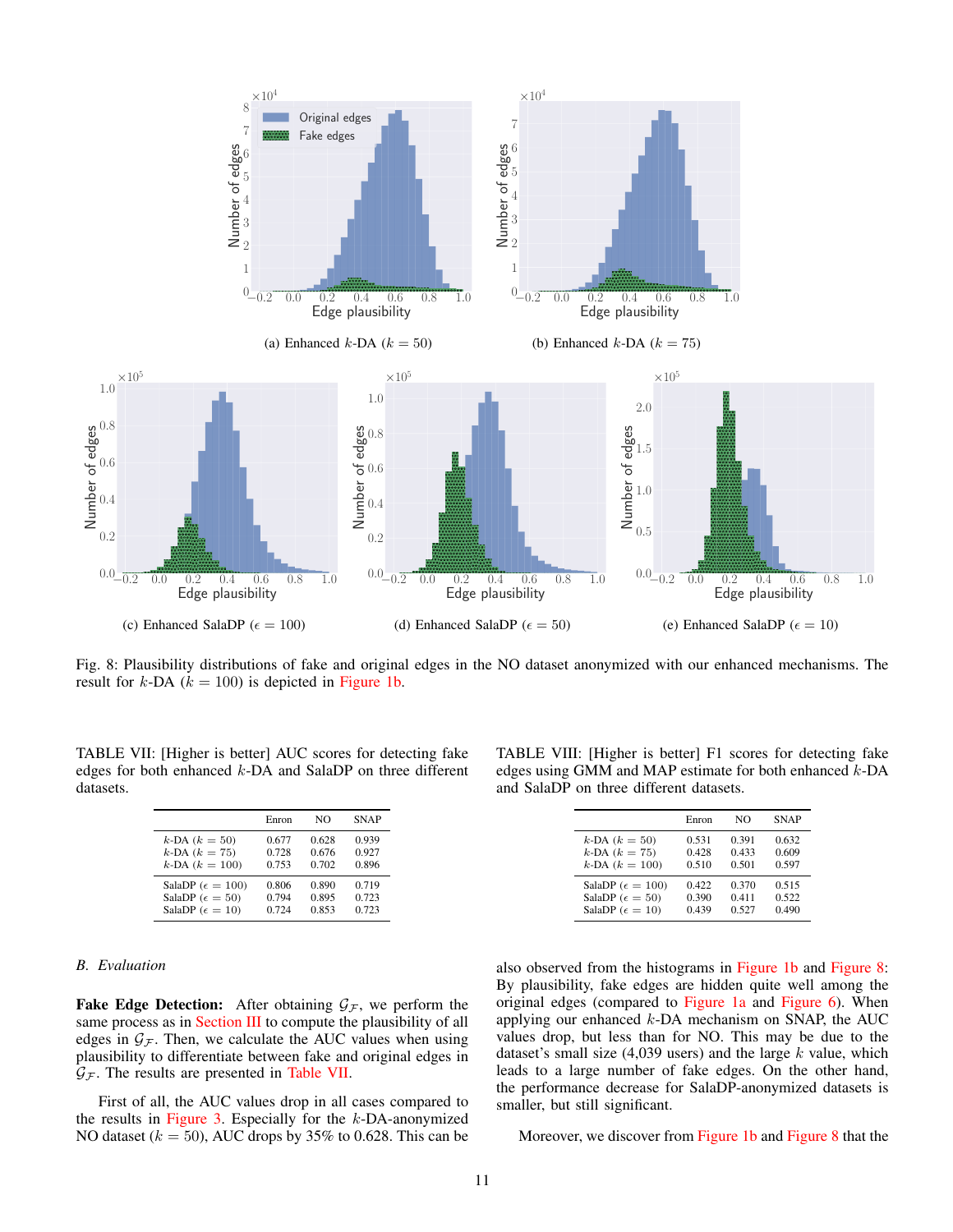<span id="page-11-3"></span><span id="page-11-0"></span>

Fig. 9: Comparing the utility of our enhanced mechanism  $(\mathcal{G}_\mathcal{F})$  to the original mechanism  $(\mathcal{G}_\mathcal{A})$  for different datasets and metrics. Any point above the diagonal indicates better utility of our anonymized graph. The x-axis is the cosine similarity of  $\mathcal{G}_{\mathcal{A}}$  to the original graph  $\mathcal{G}$ , and the y-axis analogue for  $\mathcal{G}_{\mathcal{F}}$ .

two Gaussian distributions of  $\mathcal{G}_\mathcal{F}$  for k-DA and SalaDP largely overlap (see [Figure 1a](#page-1-0) and [Figure 6](#page-7-1) for comparison). This indicates that the Gaussian mixture model approach described in [Section IV](#page-3-1) cannot perform effective fake edge detection. For instance, our experiments with the GMM approach only achieve around 0.37 F1 score for SalaDP ( $\epsilon$  = 100) on the NO dataset, which represents a 50% performance drop (see [Table VIII\)](#page-10-2).

It is worth noting that all the edges added by our enhanced anonymization mechanisms still have relatively smaller plausibility than the original edges. Given that our weighted sampling follows the original edges' plausibility distribution in  $G$ , this implies that not many potential fake edges are normal with respect to plausibility. We conclude that it is non-trivial to create fake edges totally indistinguishable from original edges.

Graph Utility: The main motivation for OSNs to share their graph data is to allow third parties to conduct research or build commercial applications. Therefore, a graph anonymization mechanism needs to take into account graph utility, i.e., how well the anonymized graph preserves the structural properties of the original graph. To show that our enhanced mechanisms outperform the current anonymization mechanisms, we also evaluate  $\mathcal{G}_\mathcal{F}$ 's utility.

There exist many graph properties that can be used to evaluate graph utility  $[12]$ ,  $[24]$ ,  $[18]$ . For the sake of conciseness, we focus on three of them including degree distribution, eigencentrality, and triangle count. The degree distribution represents the proportion of users with a certain degree for all possible degrees. Eigencentrality evaluates the influence/importance of each user in a graph. It assigns a centrality score for each user based on the eigenvector of the graph's adjacency matrix. Triangle count summarizes the number of triangles each user belongs to in a graph which reflects the graph connectivity [\[24\]](#page-13-28). We compute the three properties for  $G, G_A$ , and  $G_F$ , and calculate the cosine similarity between G's and  $\mathcal{G}_A$ 's properties as well as between G's and  $\mathcal{G}_F$ 's properties. Higher similarity naturally implies better utility.

[Figure 9](#page-11-0) presents the results. We first observe a strong

<span id="page-11-2"></span>TABLE IX: De-anonymization prevention of our enhanced mechanism  $(\mathcal{G}_{\mathcal{F}})$  and the original mechanism  $(\mathcal{G}_{\mathcal{A}})$ . [Lower is better] Number of nodes the NS-attack can correctly deanonymize. Best scores are in bold.

|                             | Enron |                   | NO.   |                   | <b>SNAP</b> |                           |
|-----------------------------|-------|-------------------|-------|-------------------|-------------|---------------------------|
|                             | $G_A$ | $G_{\mathcal{F}}$ | $G_A$ | $G_{\mathcal{F}}$ | $G_A$       | $\mathcal{G}_\mathcal{F}$ |
| $k$ -DA $(k = 50)$          | 307   | 289               | 759   | 532               | 328         | 303                       |
| $k$ -DA $(k = 75)$          | 309   | 270               | 689   | 508               | 294         | 234                       |
| $k$ -DA $(k = 100)$         | 302   | 256               | 580   | 491               | 274         | 208                       |
| SalaDP ( $\epsilon = 100$ ) | 265   | 255               | 470   | 396               | 378         | 342                       |
| SalaDP ( $\epsilon = 50$ )  | 243   | 225               | 291   | 277               | 370         | 290                       |
| SalaDP ( $\epsilon = 10$ )  | 236   | 207               | 233   | 208               | 376         | 267                       |

similarity between  $\mathcal{G}_F$  and  $\mathcal G$  for all graph properties, i.e.,  $\mathcal{G}_F$ preserves high utility. For instance, the cosine similarity for triangle count is above 0.86 in most of the cases. Meanwhile, the lowest cosine similarity (degree distribution) is still approaching 0.7 when applying enhanced  $k$ -DA ( $k = 100$ ) to SNAP.

More importantly, we observe that  $G_F$  preserves better graph utility than  $G_A$  (almost all points in [Figure 9](#page-11-0) are above the diagonal). For instance, the eigencentrality's cosine similarity between  $G_F$  and G is 0.985 while the similarity between  $G_A$  and G is only 0.836 for the k-DA-anonymized NO dataset ( $k = 50$ ). This is because the fake edges added by our enhanced mechanisms are more structurally similar to the original edges, thus preserving better utility.

Graph De-anonymization: Next, we investigate the performance of graph de-anonymization on graphs generated by our enhanced mechanisms. We concentrate on the NS-attack [\[32\]](#page-13-15) due to its superior performance over others [\[18\]](#page-13-14). The NSattack assumes that the adversary knows an *auxiliary graph* with all nodes' identities. Her goal is to map each node in the auxiliary graph to the node representing the same user in an anonymized *target graph*. Correctly matched nodes are thus successfully de-anonymized in the target graph. To ease this matching, the NS-attack assumes that the adversary has prior knowledge of some correctly matched nodes, namely the *seed nodes*. The attack then starts from these seeds to de-anonymize more nodes by propagating throughout the whole anonymized graph.

We use  $\mathcal{G}_{\mathcal{A}}$  and  $\mathcal{G}_{\mathcal{F}}$  as the target graphs, respectively, and sample a subgraph from the original graph  $G$  containing all edges among  $25\%$  randomly selected nodes in  $G$  as the auxiliary graph. Moreover, we choose the 200 nodes with the highest degrees from the auxiliary graph as our seeds. $8$ For evaluation, we concentrate on correctly and wrongly deanonymized users.

[Table IX](#page-11-2) shows the results. First of all, the number of correctly de-anonymized nodes by the NS-attack is reduced in all cases thanks to our enhanced mechanisms. [Figure 10](#page-12-8) further depicts the anonymity gain, i.e., the performance drop with respect to the correctly de-anonymized nodes. We see that the NS-attack de-anonymizes almost 30% fewer nodes on the enhanced  $k$ -DA-anonymized ( $k$ =50) NO dataset. We also

<span id="page-11-1"></span><sup>8</sup>We tried other sampling approaches for seed nodes, but did not observe significant performance differences.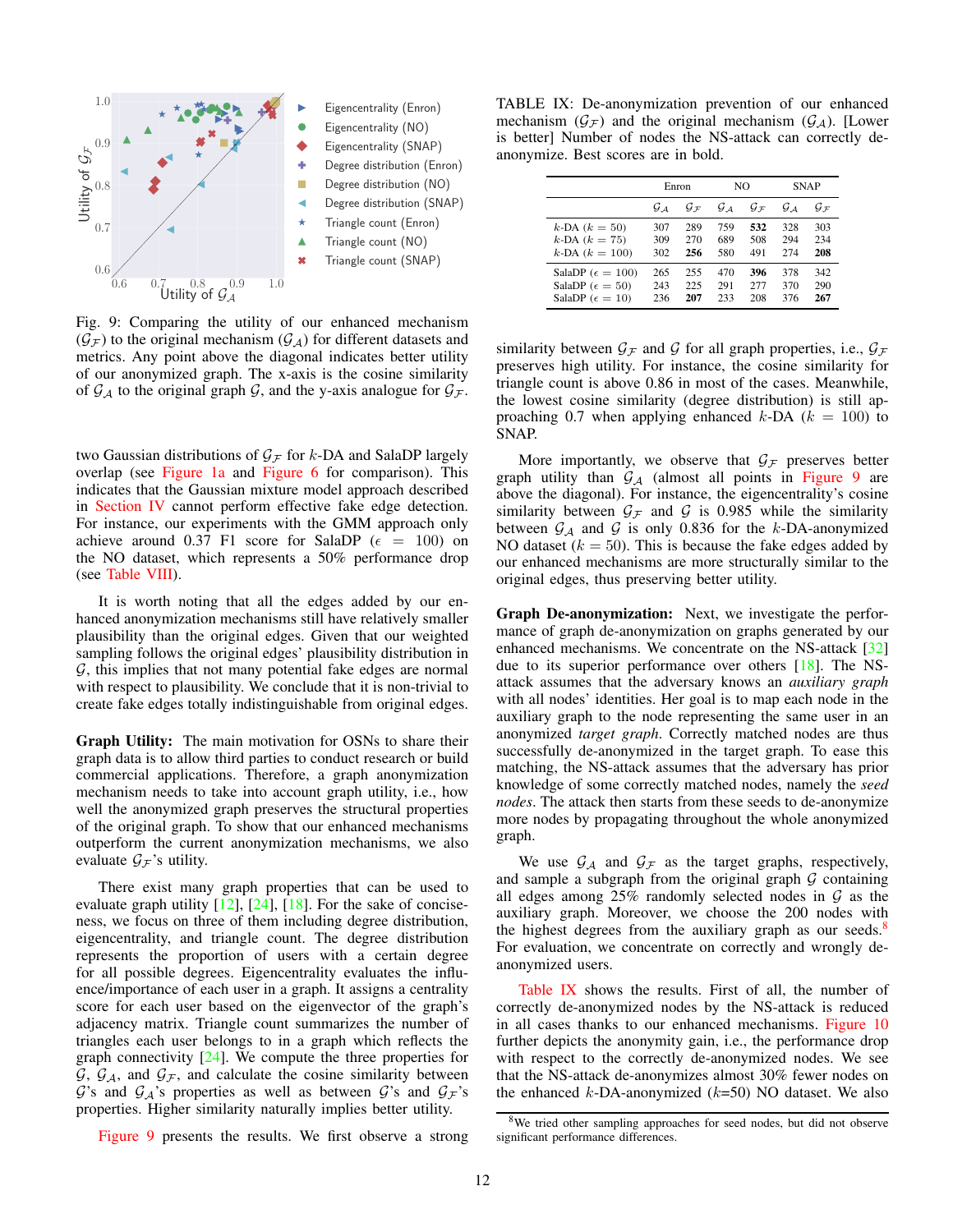<span id="page-12-9"></span><span id="page-12-8"></span>

Fig. 10: [Higher is better] Gain in anonymity with respect to the reduction of the number of correctly de-anonymized nodes by the NS-attack between using our enhanced mechanism versus the original mechanism.

notice from [Table IX](#page-11-2) that our enhanced mechanisms reduce the total number of nodes that the NS-attack de-anonymizes (both correct and wrong ones). This indicates that the NS-attack's ability to propagate also degrades in graphs anonymized by our enhanced mechanisms.

## VII. RELATED WORK

<span id="page-12-2"></span>Various graph anonymization mechanisms have been pro-posed in the literature [\[26\]](#page-13-6), [\[52\]](#page-14-5), [\[17\]](#page-13-29), [\[8\]](#page-13-30), [\[53\]](#page-14-7), [\[46\]](#page-14-8), [\[9\]](#page-13-31), [\[36\]](#page-13-32), [\[48\]](#page-14-9), [\[49\]](#page-14-2), [\[31\]](#page-13-8). One class of these mechanisms follows the concept of  $k$ -anonymity. Liu and Terzi  $[26]$  propose the first approach in this direction, i.e., k-DA, which we concentrate on in this paper. Meanwhile, Zhou and Pei  $[52]$  propose  $k$ neighborhood anonymity, where each user in the anonymized graph shares the same neighborhood, i.e., the sub-social network among her friends, with at least  $k - 1$  other users. The authors adopt minimum BFS coding to represent each user's neighborhood, then rely on a greedy match to realize k-neighborhood anonymity.

Another class of graph anonymization mechanisms is inspired by differential privacy. Besides SalaDP, multiple solutions have been proposed  $[36]$ ,  $[48]$ ,  $[49]$ . For instance, Wang and Wu [\[48\]](#page-14-9) present a 2K-graph generation model to achieve differential privacy, where noise is added based on smooth sensitivity. Xiao et al. [\[49\]](#page-14-2) encode users' connection probabilities with a hierarchical random graph model, and perform Markov chain Monte Carlo to sample a possible graph structure from the model while enforcing differential privacy. Besides the above, other graph anonymization techniques include [\[17\]](#page-13-29), [\[8\]](#page-13-30), [\[31\]](#page-13-8).

Due to space constraints, we only consider the two most widely known anonymization mechanisms, i.e., k-DA and SalaDP. In the future, we plan to apply our approach to more anonymization mechanisms.

Besides anonymization, graph de-anonymization has been extensively studied as well. Backstrom et al. are among the first to de-anonymize users in a naively anonymized social graph [\[5\]](#page-12-1). The attack of Narayanan and Shmatikov is essentially a framework [\[32\]](#page-13-15), based on which multiple approaches have been proposed [\[43\]](#page-13-33), [\[19\]](#page-13-34), [\[33\]](#page-13-35), [\[42\]](#page-13-36). We emphasize that graph de-anonymization is orthogonal to our graph recovery attack. First of all, graph de-anonymization attacks aim to identify users in an anonymized graph while our graph recovery aims to find fake added edges. As shown in [Section V,](#page-7-0) our graph recovery can degrade anonymized graphs' privacy guarantees. The reason our graph recovery cannot increase the performance of graph de-anonymization (in our case, of the NS-attack), is that most of the graph de-anonymization attacks assume a much stronger attack model than those considered in graph anonymization mechanisms. Therefore, we propose privacy loss metrics tailored to k-DA and SalaDP, which we believe are more appropriate. Moreover, we show that our enhanced anonymization mechanisms that are inspired by our graph recovery attack significantly reduce the success rate of graph de-anonymization.

## VIII. CONCLUSION

<span id="page-12-3"></span>In this paper, we identify a fundamental vulnerability of the existing graph anonymization mechanisms which do not take into account key structural characteristics of a social graph when adding fake edges to it. We propose an edge plausibility metric based on graph embedding that enables us to exploit this weakness in order to identify fake edges. Extensive experiments show that, using this metric, we are able to recover the original graph from an anonymized graph to a large extent. Our graph recovery also results in significant privacy damage to the original anonymization mechanisms. To mitigate this weakness, we propose enhancement over the existing anonymization mechanisms. Our experiments show that our enhanced mechanisms significantly reduce the performance of our graph recovery attack, increase graph de-anonymization resistance, and at the same time provide better graph utility.

#### **ACKNOWLEDGMENT**

We thank the anonymous reviewers, and our shepherd, Anupam Das, for their helpful feedback and guidance.

#### **REFERENCES**

- <span id="page-12-6"></span>[1] L. A. Adamic and E. Adar, "Friends and Neighbors on the Web," *Social Networks*, 2003. [5](#page-4-4)
- <span id="page-12-5"></span>[2] L. M. Aiello and N. Barbieri, "Evolution of Ego-networks in Social Media with Link Recommendations," in *Proceedings of the 2017 ACM International Conference on Web Search and Data Mining (WSDM)*. ACM, 2017, pp. 111–120. [4](#page-3-4)
- <span id="page-12-7"></span>[3] M. Backes, P. Berrang, A. Hecksteden, M. Humbert, A. Keller, and T. Meyer, "Privacy in Epigenetics: Temporal Linkability of MicroRNA Expression Profiles," in *Proceedings of the 2016 USENIX Security Symposium (USENIX Security)*. USENIX, 2016, pp. 1223–1240. [6](#page-5-2)
- <span id="page-12-0"></span>[4] M. Backes, M. Humbert, J. Pang, and Y. Zhang, "walk2friends: Inferring Social Links from Mobility Profiles," in *Proceedings of the 2017 ACM SIGSAC Conference on Computer and Communications Security (CCS)*. ACM, 2017, pp. 1943–1957. [1,](#page-0-0) [4,](#page-3-4) [5,](#page-4-4) [6](#page-5-2)
- <span id="page-12-1"></span>[5] L. Backstrom, C. Dwork, and J. Kleinberg, "Wherefore Art Thou R3579X? Anonymized Social Networks, Hidden Patterns, and Structural Steganography," in *Proceedings of the 2007 International Conference on World Wide Web (WWW)*. ACM, 2007, pp. 181–190. [1,](#page-0-0) [13](#page-12-9)
- <span id="page-12-4"></span>[6] L. Backstrom and J. Leskovec, "Supervised Random Walks: Predicting and Recommending Links in Social Networks," in *Proceedings of the 2011 ACM International Conference on Web Search and Data Mining (WSDM)*. ACM, 2011, pp. 635–644. [4](#page-3-4)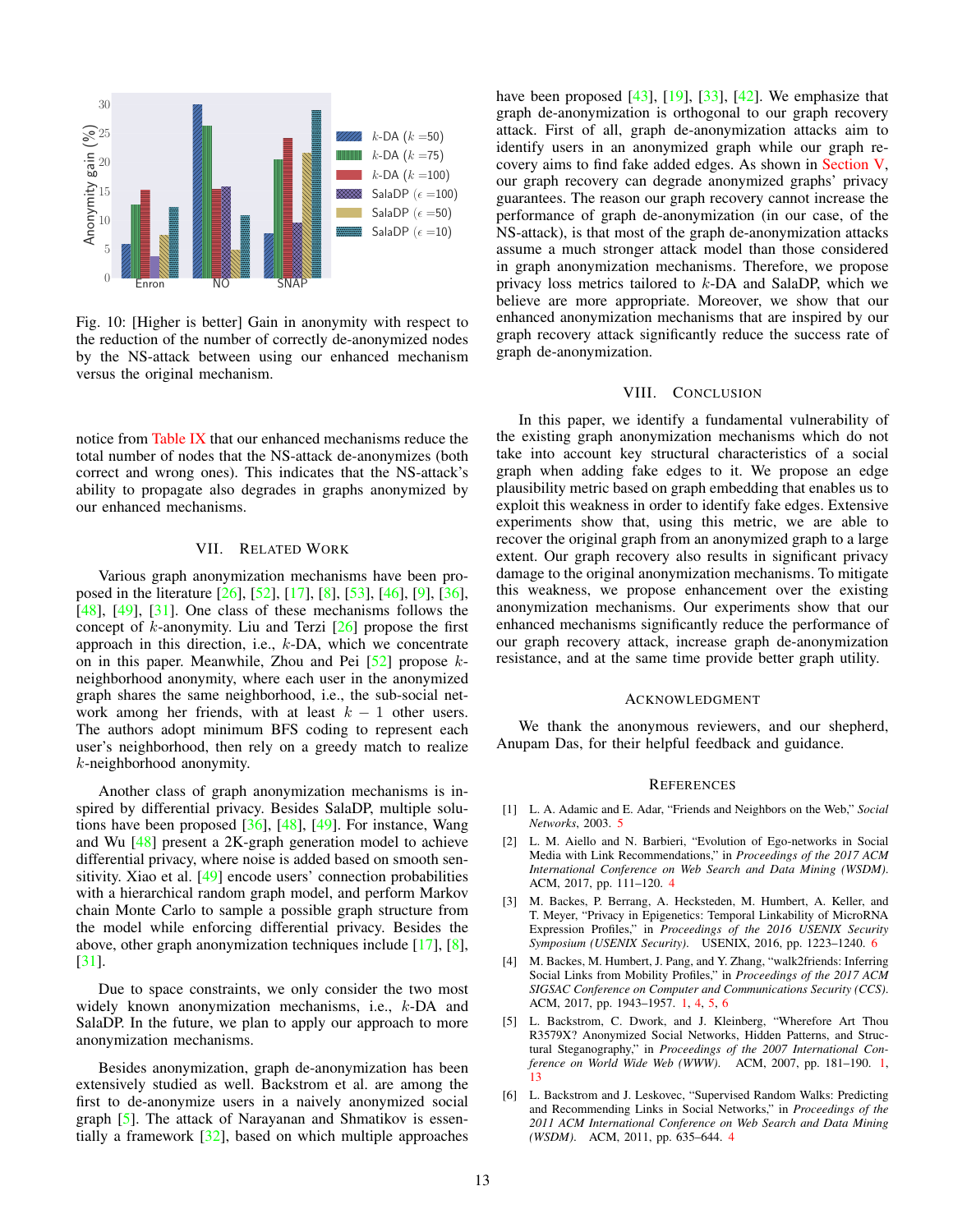- <span id="page-13-4"></span>[7] G. Beigi and H. Liu, "Privacy in Social Media: Identification, Mitigation and Applications," *CoRR abs/1808.02191*, 2018. [1](#page-0-0)
- <span id="page-13-30"></span>[8] S. Bhagat, G. Cormode, B. Krishnamurthy, and D. Srivastava, "Classbased Graph Anonymization for Social Network Data," *Proceedings of the VLDB Endowment*, 2009. [13](#page-12-9)
- <span id="page-13-31"></span>[9] J. Cheng, A. W. chee Fu, and J. Liu, "K-Isomorphism: Privacy Preserving Network Publication against Structural Attacks," in *Proceedings of the 2010 ACM SIGMOD International Conference on Management of Data (SIGMOD)*. ACM, 2010, pp. 459–470. [13](#page-12-9)
- <span id="page-13-1"></span>[10] E. Cho, S. A. Myers, and J. Leskovec, "Friendship and Mobility: User Movement in Location-based Social Networks," in *Proceedings of the 2011 ACM Conference on Knowledge Discovery and Data Mining (KDD)*. ACM, 2011, pp. 1082–1090. [1](#page-0-0)
- <span id="page-13-10"></span>[11] C. Dwork and A. Roth, "The Algorithmic Foundations of Differential Privacy," *Foundations and Trends in Theoretical Computer Science*, 2014. [1,](#page-0-0) [10](#page-9-6)
- <span id="page-13-27"></span>[12] D. Easley and J. Kleinberg, *Networks, Crowds, and Markets: Reasoning About a Highly Connected World*. Cambridge University Press, 2010. [12](#page-11-3)
- <span id="page-13-23"></span>[13] M. Fredrikson, E. Lantz, S. Jha, S. Lin, D. Page, and T. Ristenpart, "Privacy in Pharmacogenetics: An End-to-End Case Study of Personalized Warfarin Dosing," in *Proceedings of the 2014 USENIX Security Symposium (USENIX Security)*. USENIX, 2014, pp. 17–32. [6](#page-5-2)
- <span id="page-13-13"></span>[14] A. Grover and J. Leskovec, "node2vec: Scalable Feature Learning for Networks," in *Proceedings of the 2016 ACM Conference on Knowledge Discovery and Data Mining (KDD)*. ACM, 2016, pp. 855–864. [1,](#page-0-0) [2,](#page-1-1) [4,](#page-3-4) [5](#page-4-4)
- <span id="page-13-22"></span>[15] I. Hagestedt, Y. Zhang, M. Humbert, P. Berrang, H. Tang, X. Wang, and M. Backes, "MBeacon: Privacy-Preserving Beacons for DNA Methylation Data," in *Proceedings of the 2019 Network and Distributed System Security Symposium (NDSS)*. Internet Society, 2019. [6](#page-5-2)
- <span id="page-13-16"></span>[16] W. L. Hamilton, Z. Ying, and J. Leskovec, "Inductive Representation Learning on Large Graphs," in *Proceedings of the 2017 Annual Conference on Neural Information Processing Systems (NIPS)*. NIPS, 2017, pp. 1025–1035. [4](#page-3-4)
- <span id="page-13-29"></span>[17] M. Hay, G. Miklau, D. Jensen, D. Towsley, and P. Weis, "Resisting Structural Re-identification in Anonymized Social Networks," *Proceedings of the VLDB Endowment*, 2008. [13](#page-12-9)
- <span id="page-13-14"></span>[18] S. Ji, W. Li, P. Mittal, X. Hu, and R. Beyah, "SecGraph: A Uniform and Open-source Evaluation System for Graph Data Anonymization and De-anonymization," in *Proceedings of the 2015 USENIX Security Symposium (USENIX Security)*. USENIX, 2015, pp. 303–318. [1,](#page-0-0) [3,](#page-2-4) [5,](#page-4-4) [6,](#page-5-2) [10,](#page-9-6) [12](#page-11-3)
- <span id="page-13-34"></span>[19] S. Ji, W. Li, M. Srivatsa, and R. Beyah, "Structural Data Deanonymization: Quantification, Practice, and Implications," in *Proceedings of the 2014 ACM SIGSAC Conference on Computer and Communications Security (CCS)*. ACM, 2014, pp. 1040–1053. [13](#page-12-9)
- <span id="page-13-9"></span>[20] S. Ji, P. Mittal, and R. Beyah, "Graph Data Anonymization, De-Anonymization Attacks, and De-Anonymizability Quantification: A Survey," *IEEE Communications Surveys & Tutorials*, 2016. [1](#page-0-0)
- <span id="page-13-25"></span>[21] J. Jia, A. Salem, M. Backes, Y. Zhang, and N. Z. Gong, "MemGuard: Defending against Black-Box Membership Inference Attacks via Adversarial Examples," in *Proceedings of the 2019 ACM SIGSAC Conference on Computer and Communications Security (CCS)*. ACM, 2019. [6](#page-5-2)
- <span id="page-13-5"></span>[22] J. Jia, B. Wang, L. Zhang, and N. Z. Gong, "AttriInfer: Inferring User Attributes in Online Social Networks Using Markov Random Fields," in *Proceedings of the 2017 International Conference on World Wide Web (WWW)*. ACM, 2017, pp. 1561–1569. [1](#page-0-0)
- <span id="page-13-2"></span>[23] D. Kempe, J. Kleinberg, and É. Tardos, "Maximizing the Spread of Influence through a Social Network," in *Proceedings of the 2003 ACM Conference on Knowledge Discovery and Data Mining (KDD)*. ACM, 2003, pp. 137–146. [1](#page-0-0)
- <span id="page-13-28"></span>[24] J. Leskovec, A. Rajaraman, and J. D. Ullman, *Mining of Massive Datasets*. Cambridge University Press, 2014. [12](#page-11-3)
- <span id="page-13-11"></span>[25] D. Liben-Nowell and J. Kleinberg, "The Link-prediction Problem for Social Networks," *Journal of the American Society for Information Science and Technology*, 2007. [1,](#page-0-0) [2,](#page-1-1) [4](#page-3-4)
- <span id="page-13-6"></span>[26] K. Liu and E. Terzi, "Towards Identity Anonymization on Graphs," in *Proceedings of the 2008 ACM SIGMOD International Conference on*

*Management of Data (SIGMOD)*. ACM, 2008, pp. 93–106. [1,](#page-0-0) [2,](#page-1-1) [3,](#page-2-4) [13](#page-12-9)

- <span id="page-13-20"></span>[27] J. McAuley and J. Leskovec, "Learning to Discover Social Circles in Ego Networks," in *Proceedings of the 2012 Annual Conference on Neural Information Processing Systems (NIPS)*. NIPS, 2012, pp. 539– 547. [5](#page-4-4)
- <span id="page-13-26"></span>[28] A. McGregor, I. Mironov, T. Pitassi, O. Reingold, K. Talwar, and S. Vadhan, "The Limits of Two-Party Differential Privacy," in *Proceedings of the 2010 Annual Symposium on Foundations of Computer Science (FOCS)*. IEEE, 2010, pp. 81–90. [9](#page-8-1)
- <span id="page-13-18"></span>[29] T. Mikolov, K. Chen, G. Corrado, and J. Dean, "Efficient Estimation of Word Representations in Vector Space," in *Proceedings of the 2013 International Conference on Learning Representations (ICLR)*, 2013. [4](#page-3-4)
- <span id="page-13-19"></span>[30] T. Mikolov, I. Sutskever, K. Chen, G. S. Corrado, and J. Dean, "Distributed Representations of Words and Phrases and their Compositionally," in *Proceedings of the 2013 Annual Conference on Neural Information Processing Systems (NIPS)*. NIPS, 2013, pp. 3111–3119. [4](#page-3-4)
- <span id="page-13-8"></span>[31] P. Mittal, C. Papamanthou, and D. Song, "Preserving Link Privacy in Social Network Based Systems," in *Proceedings of the 2013 Network and Distributed System Security Symposium (NDSS)*. Internet Society, 2013. [1,](#page-0-0) [3,](#page-2-4) [13](#page-12-9)
- <span id="page-13-15"></span>[32] A. Narayanan and V. Shmatikov, "De-anonymizing Social Networks," in *Proceedings of the 2009 IEEE Symposium on Security and Privacy (S&P)*. IEEE, 2009, pp. 173–187. [2,](#page-1-1) [10,](#page-9-6) [12,](#page-11-3) [13](#page-12-9)
- <span id="page-13-35"></span>[33] S. Nilizadeh, A. Kapadia, and Y.-Y. Ahn, "Community-enhanced Deanonymization of Online Social Networks," in *Proceedings of the 2014 ACM SIGSAC Conference on Computer and Communications Security (CCS)*. ACM, 2014, pp. 537–548. [13](#page-12-9)
- <span id="page-13-0"></span>[34] J.-P. Onnela, J. Saramäki, J. Hyvönen, G. Szabó, D. Lazer, K. Kaski, J. Kertész, and A.-L. Barabási, "Structure and Tie Strengths in Mobile Communication Networks," *Proceedings of the National Academy of Sciences*, 2007. [1](#page-0-0)
- <span id="page-13-12"></span>[35] B. Perozzi, R. Al-Rfou, and S. Skiena, "DeepWalk: Online Learning of Social Representations," in *Proceedings of the 2014 ACM Conference on Knowledge Discovery and Data Mining (KDD)*. ACM, 2014, pp. 701–710. [1,](#page-0-0) [2,](#page-1-1) [4,](#page-3-4) [5](#page-4-4)
- <span id="page-13-32"></span>[36] D. Proserpio, S. Goldberg, and F. McSherry, "A Workflow for Differentially-private Graph Synthesis," in *Proceedings of the 2012 ACM Workshop on Online social networks (WOSN)*. ACM, 2012, pp. 13–18. [13](#page-12-9)
- <span id="page-13-21"></span>[37] A. Pyrgelis, C. Troncoso, and E. D. Cristofaro, "Knock Knock, Who's There? Membership Inference on Aggregate Location Data," in *Proceedings of the 2018 Network and Distributed System Security Symposium (NDSS)*. Internet Society, 2018. [6](#page-5-2)
- <span id="page-13-17"></span>[38] T. Rahman, B. Surma, M. Backes, and Y. Zhang, "Fairwalk: Towards Fair Graph Embedding," in *Proceedings of the 2019 International Joint Conferences on Artifical Intelligence (IJCAI)*. IJCAI, 2019, pp. 3289– 3295. [4](#page-3-4)
- <span id="page-13-3"></span>[39] D. M. Romero, B. Meeder, and J. Kleinberg, "Differences in the Mechanics of Information Diffusion Across Topics: Idioms, Political Hashtags, and Complex Contagion on Twitter," in *Proceedings of the 2011 International Conference on World Wide Web (WWW)*. ACM, 2011, pp. 695–704. [1](#page-0-0)
- <span id="page-13-7"></span>[40] A. Sala, X. Zhao, C. Wilson, H. Zheng, and B. Y. Zhao, "Sharing Graphs using Differentially Private Graph Models," in *Proceedings of the 2011 ACM Internet Measurement Conference (IMC)*. ACM, 2011, pp. 81–98. [1,](#page-0-0) [3,](#page-2-4) [6](#page-5-2)
- <span id="page-13-24"></span>[41] A. Salem, Y. Zhang, M. Humbert, P. Berrang, M. Fritz, and M. Backes, "ML-Leaks: Model and Data Independent Membership Inference Attacks and Defenses on Machine Learning Models," in *Proceedings of the 2019 Network and Distributed System Security Symposium (NDSS)*. Internet Society, 2019. [6](#page-5-2)
- <span id="page-13-36"></span>[42] K. Sharad and G. Danezis, "An Automated Social Graph Deanonymization Technique," in *Proceedings of the 2014 Workshop on Privacy in the Electronic Society (WPES)*. ACM, 2014, pp. 47–58. [13](#page-12-9)
- <span id="page-13-33"></span>[43] M. Srivatsa and M. Hicks, "Deanonymizing Mobility Traces: Using Social Network as a Side-channel," in *Proceedings of the 2012 ACM SIGSAC Conference on Computer and Communications Security (CCS)*. ACM, 2012, pp. 628–637. [13](#page-12-9)